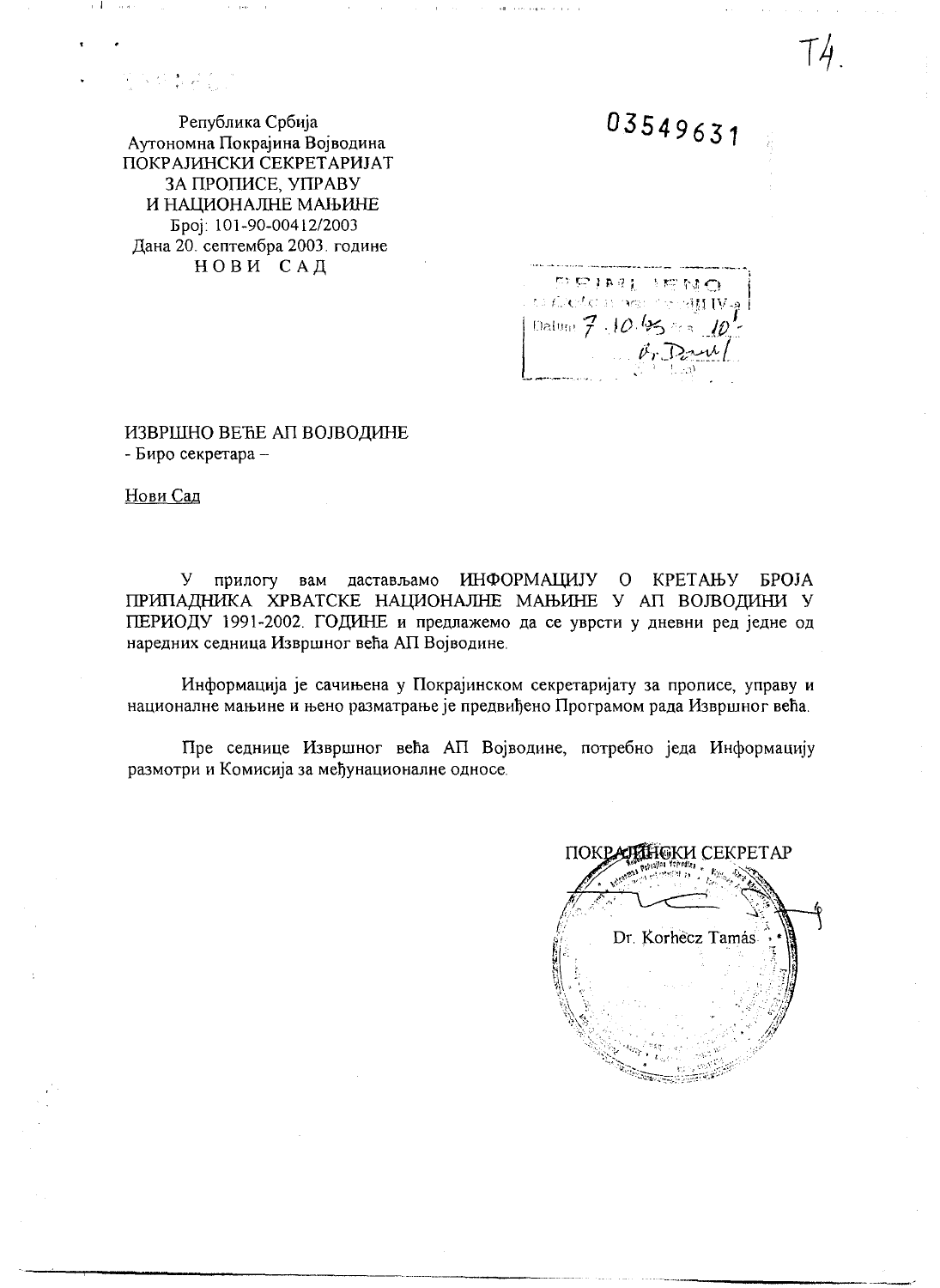### Кретање хрватске популације према упоредним подацима пописа 1991-2002. године

Према подацима пописа становништва из 2002. године у АП Војводини живи 56546 Хрвата, што износи 2,19% од броја становника Покрајине. односу на податке пописа из 1991. године када је тај број припадника ове националне мањине износио 74808, садашњи број указује да се број Хрвата у Покрајини смањио за 18262, односно 24,41%.

Упоређујући податке ова два пописа, види се да је у 39 од општина у АП Војводини дошло до смањења броја 45 припадника хрватске националне заједнице, а само у шест дошло је до повећања (Бечеј, Мали Иђош, Србобран, Суботица, Темерин и Чока). Највеће смањење хрватске популације што је углавном последица политике прогона хрватског становништва у годинама рата на територији бивше Југославије, нарочито 1991. године, у време ратних операција на територији Републике Хрватске, десио се у општини Шид, као пограничној општини са Хрватском, где је хрватско становништво спало на само трећину претходног пописа, тј. са 6047 на 2086 или изражено у процентима то смањење износи 65,50%. Следе општине Инђија са 59,05%, Рума са 47,85%, Стара Пазова 47,80%, Сремски Карловци са 44,79%, Опово са 41,26%, Пећинци са 40,45%, Оџаци са 34,57%, Бачки Петровац са 34,43%, Пландиште са 33,01%, Бач са 31,44%, Сремска Митровица са 31,07%, Панчево са 30,97%, Бела Црква са 30,77%, Нови Сад са 29,22% итд. Највеће повећање хрватског становништва забележено је у општинама Темерин и то са 154 становника на 196 становника што у просеку износи 27,27% повећања, али највеће повећање у апсолутном износу забележено је на територији општине Суботица, где се њихов број повећао за 319, тј. са 16369 на 16688 становника.

Припадници хрватске националне мањине живе на територији свих 45 општина у Покрајини, од општине Нова Црња где их је најмање, тј. 42 становника до 16688 у Суботици где их је највише, по последњем попису из 2002. године.

Општина у којој је, изражено у процентима било највише Хрвата у покрајини је Суботица са 11,25% Хрвата по попису из 2002. године, а по претходном попису то су Сремски Карловци ca 18,10%.

Посматрајући општине појединачно према последњем попису становништва, Хрвати су, у односу на укупан број становника општине, бројчано најзаступљенији у општинама Суботица 16688, Сомбор 8106, Нови Сад 6263, Апатин 3766, Сремској Митровици 2547, Шид 2086, Рума 1987, Инђија 1904, Стара Пазова, 1615, Бач 1389 и Панчево 1168. Изражено у процентима највећи број Хрвата живи у Апатину 11,48%,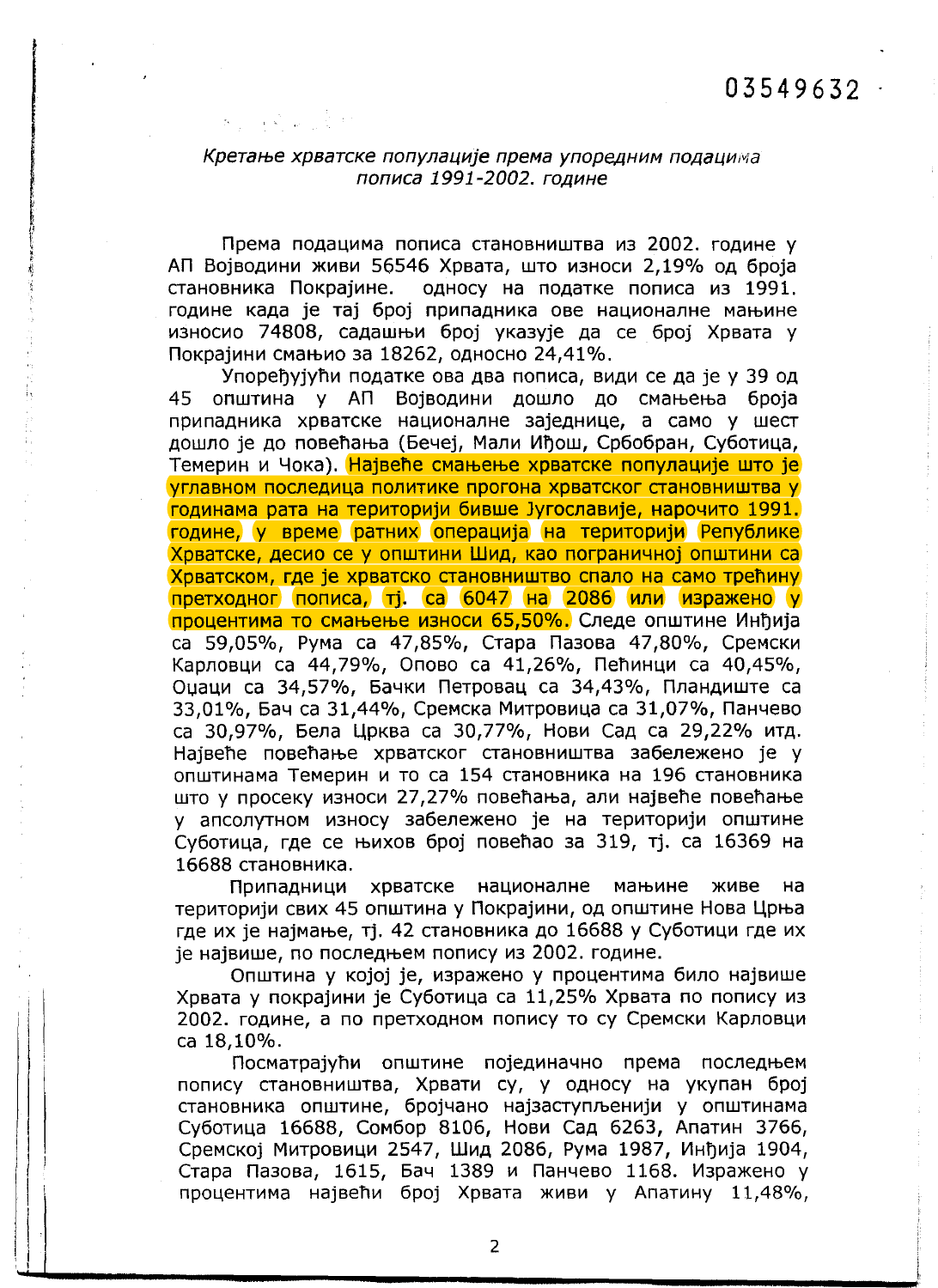Суботици 11,25%, Бачу 8,54%, Сремски Карловци 8,52%, Сомбору 8,33%, Шиду 5,35% и Беочину 4,71%.

والجوارية

територијално-регионални Ако посматрамо аспект концентрације хрватског становништва, оба последња пописа показују, као и они пре њих, значајније груписање на северу и северозападу Бачке, западу, истоку и северу Срема, као и градовима Новом Саду и Панчеву.

Бројчана заступљеност хрватске националне мањине у појединим општинама у односу на укупан број Хрвата у Покрајини показује да је то становништво доста неравномерно распоређено. Тако само у четири општине (Суботица, Сомбор, Нови Сад и Апатин), хрватско становништво учествује изнад 5% у односу на укупан број припадника ове националне мањине у АП Војводини, или заједно ове четири општине са 61,59%, што чини готово две трећине укупног хрватског становништва Покрајине. Претходни попис бележи седам таквих општина, уз наведене, то су општине Шид, Рума и Инђија. Изнад 2% учешћа, таквих општина има 11 по попису из 2002. године и то су општине: Суботица 29,51%, Сомбор 14,34%, Нови Сад 11,08%, Апатин 6,66%, Сремска Митровица 4,50%, Шид 3,69% Рума 3,51%, Инђија 3,37%, Стара Пазова 2,86%, Бач 2,46% и Панчево 2,07%. Према попису из 1991. године преко 2% од укупног броја Хрвата живело је такође у тих 11 општина: Суботица 21,88%, Сомбор 11,62%, Нови Сад 11,83%, Шид 8,08%, Инђија 6,22%, Апатин 5,82%, Рума 5,09%, Сремска Митровица 4,94%, Стара Пазова 4,14%, Бач 2,71% и Панчево 2,26%. Све ове општине бележе пад броја припадника хрватске националне мањине, али изражено у процентима, попис из 2002. бележи 0,46% повећања броја Хрвата у овим општинама у односу на укупан број Хрвата у АП Војводини по попису из 1991. године, тј. 85,05 односно 84,59.

Према попису становништва из 1991. године, Хрвати су живели у 423 насеља у Покрајини. Број од та 423 насељена места је смањен за 19 у следећем попису 2002. године и у њима је живело свега 29 Хрвата, најчешће по један у насељеном месту. С друге стране, по попису 2002. године, 13 је нових насеља у којима живе Хрвати у укупном броју од 41 становника хрватске националне мањине, тако да по последњем попису, припадници хрватске националне мањине живе у 417 насељених места у АП Војводини. По попису из 2002. године Хрвати су живели у 76 насеља у којима их је било више од 100, док је тај број у претходном попису износио 86 насељених места.

У односу на стање из 1991. године, бројчано смањење забележено је у 267 насеља, а повећање броја припадника ове националне мањине у 107 насеља. Исти број припадника хрватске националне мањине у оба пописа налазимо у укупно 30 насељених места у АП Војводини.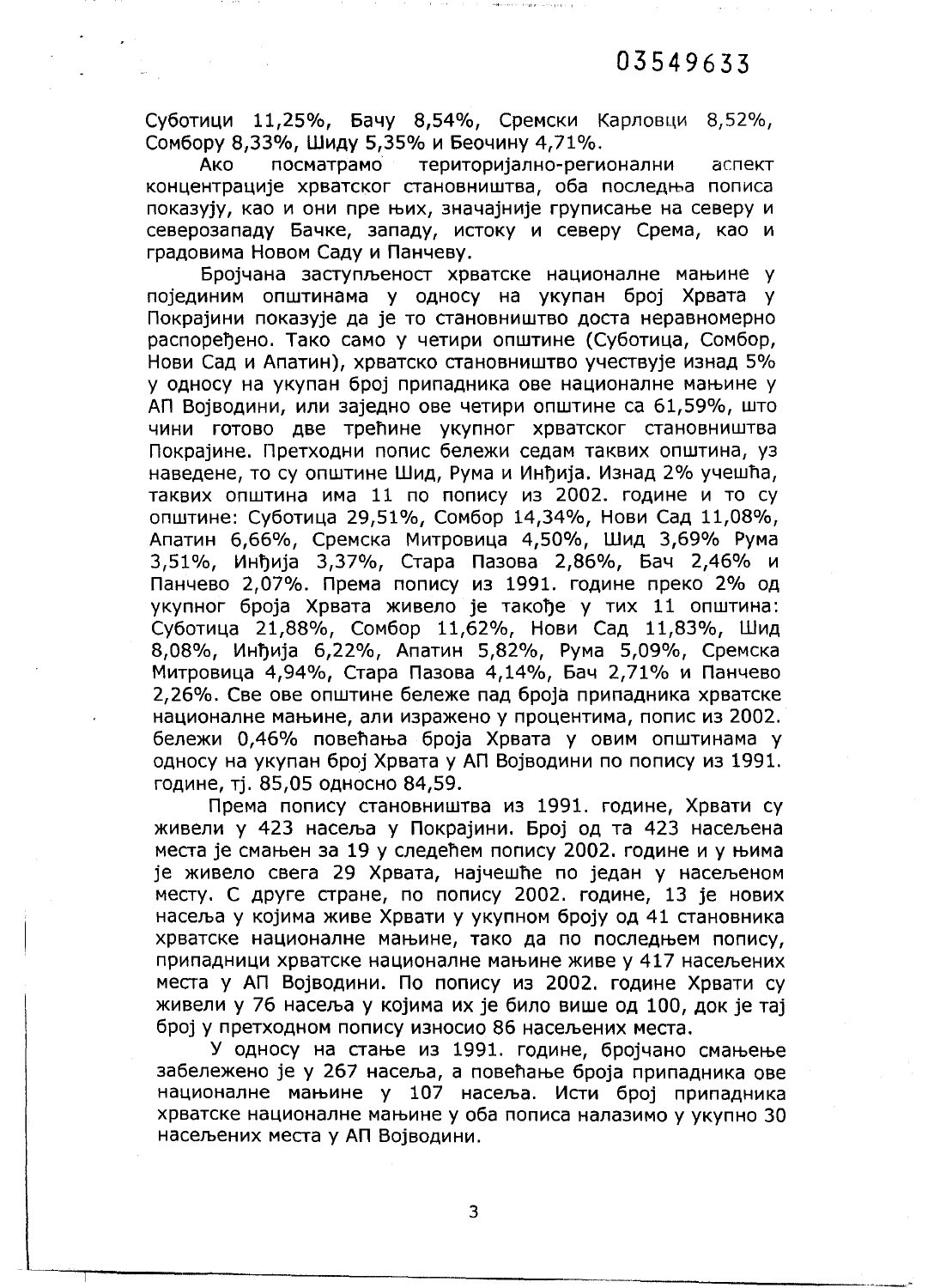Насеља са највећим бројем хрватског становништва т.ј. преко 1000, посматрајући у апсолутним бројевима су: Суботица 10424, Нови Сад 3519, Сомбор 3197, Сонта 2966, Сремска Митровица 2130, Бачки Моноштор 2043, Петроварадин 1364, Доњи Таванкут 1234 и Рума 1027. То је укупно 49,38% од укупног хрватског становништва Покрајине.

 $\label{eq:2} \frac{1}{\sqrt{2\pi}}\left(\frac{1}{2}\left(\frac{1}{2}\right)^2\right)^{1/2} \left(\frac{1}{2}\right)^{1/2} \left(\frac{1}{2}\right)^{1/2}$ 

Велико смањење броја Хрвата у АП Војводини у односу на попис из 1991. године евидентан је у свим оним општинама у којима је живео већи број припадника ове мањине. То смањење се тумачи као последица рата 1991. године у непосредном суседству и у вези с њима одређених политичких снага у то време које су се масовно ангажовале у циљу протеривања хрватског становништва, нарочито у оним насељеним местима где су они сачињавали изразиту или релативну већину становништва или су били заступљени у значајном проценту. То су пре свега насељена места у општинама Шид, где је хрватско становништво, као на пример у Гибарцу и Кукујевцима пало са 91,43% на 7,86%, односно 89,07% на свега 3,20%, Шид са 8,83% на 4,44% и Инђија где је у Новом и Старом Сланкамену број Хрвата сведен са 65,60% у укупном становништву насеља на 15.74% односно са 40.52% на 16.02% или у Бешкој где је тај однос 23,50% према 8,11%. У општини Рума у насељеним местима Хртковцима 40,23% према 7,47%, Никинцима 18,84% према 9,47 или Платичеву 19,54% према 13,08%. Слично је стање забележено у општини Нови Сад, где је удео хрватског становништва у насељеном месту Петроварадин опао са 19,81% на 9,76% и Сремској Каменици где је тај однос 9,45% према 5.00% и општини Сремски Карловци где је истоимено насеље забележило пад хрватског становништва са 18,10% на 8,52% од укупног броја становника општине. У ову категорију драстичног пада удела у становништву припадника хрватске националне мањине уврстили су се и Голубинци у општини Стара Пазова са 39,58% Хрвата по попису из 1991, према 15,58% по попису из 2002. године. Нешто мањи пад забележен је у општини Бач, где је у селу Плавна од 32,31% Хрвата 1991. године, тај број у последњем попису пао на 22,41%, Вајска са 16,99% на 11,14%, Бач са 10,55% на 8,36% и Бођани са 22,67% на 15,45%.

С друге стране, евидентиран је благ пораст броја Хрвата у неким насељеним местима у којима су они представљали значајнији проценат становништва. Тако у општини Апатин, у насељеном месту Сонта, хрватско становништво је повећано, изражено у процентима са 57,78% на 59,41%, иако је укупан број Хрвата смањен за готово 500, а укупан број становника за готово 1000, у општини Сомбор је слична ситуација у насељеном месту Светозар Милетић где је иако незнатно смањен број Хрвата у новом попису у односу на претходни, њихов удео у процентима је нарастао са 18,10% на 18,33%. У насељеном месту Биково, општина Суботица, такође са 29,30% на 30,86%,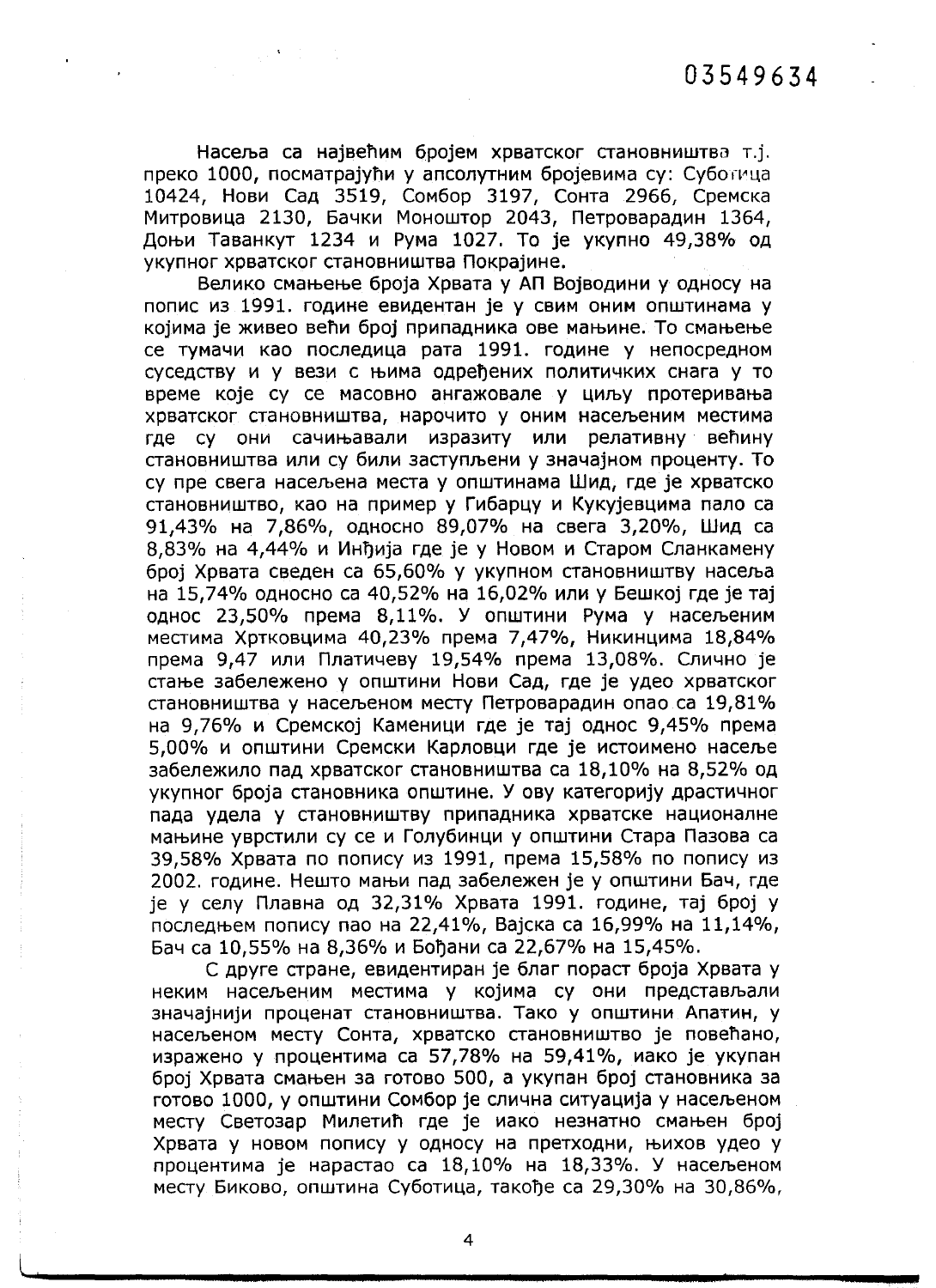Горњи Таванкут, такође општина Суботица са 23,52% на 30,53% што је очигледан пример изјашњавања дела становништва буњевачке националне припадности из 1991. године. За припадност хрватској националној мањини, изјаснило се такође у Љутову 15,73% становника по попису из 1991. године на 26,08% по попису 2002. године, Малој Босни са 41,33% према 49,88%, Старом Жеднику 27,63% према 32,60% и Доњем Таванкуту 32,36% према 46,90%. У општини Сомбор, поред два насељена места са значајним процентом припадника хрватске националне мањине које бележе мањи пад становништва ове мањине (Станишић, Сомбор), друга два насељена места сличног удела становништва, бележе пораст. То су Бачки Брег и Бачки Моноштор. Први, јер му се укупан број становника смањио за више од 300, а Хрвата само за три становника у односу на попис, бележи осетно повећање хрватског претходни становништва изражено у процентима и то са 46,75% на 53,17%. Друго насељено место, Бачки Моноштор показује једну занимљиву појаву, додуше запажену и у другим насељеним местима, а то је драстичан пад оних који су се изјашњавали као Југословени. Разлика је у томе што је у овом вишенационалном насељеном месту њихов број по попису из 1991. године био изразито висок и износио је 1709 становника по чему је био једино насеље у АП Војводини где су Југословени сачињавали најбројнију националну заједницу. По попису из 2002. године, услед смањења укупног броја становника, а нарочито оних који су се изјашњавали, као Југословени, т.ј. са 1709 на 570, повећан је број хрватског становништва са 1563 на 2043 тако да је, изражено у процентима, број становника осетно повећан и то са 37,17% на 52,12%.

Из приложеног можемо видети да највеће процентуално учешће у укупном броју становника по појединим насељеним местима, Хрвати имају у Сонти 59,41%, Бачком Брегу 53,17% и Бачком Моноштору 52,12%. У другим насељеним местима где они имају већину у односу на остале националне заједнице, то је релативна већина т.ј. испод 50% становништва. У наведена три насељена места то износи свега 5747 становника или 10,16% од укупног броја припадника хрватске националне мањине у АП Војводини.

У оним местима где је забележено незнатно повећање процента хрватског становништва, а што се односи на иначе изразито низак, често занемарујуће низак проценат припадника ове мањине у тим насељеним местима, то је најчешће последица укупног пада броја становника тих насеља.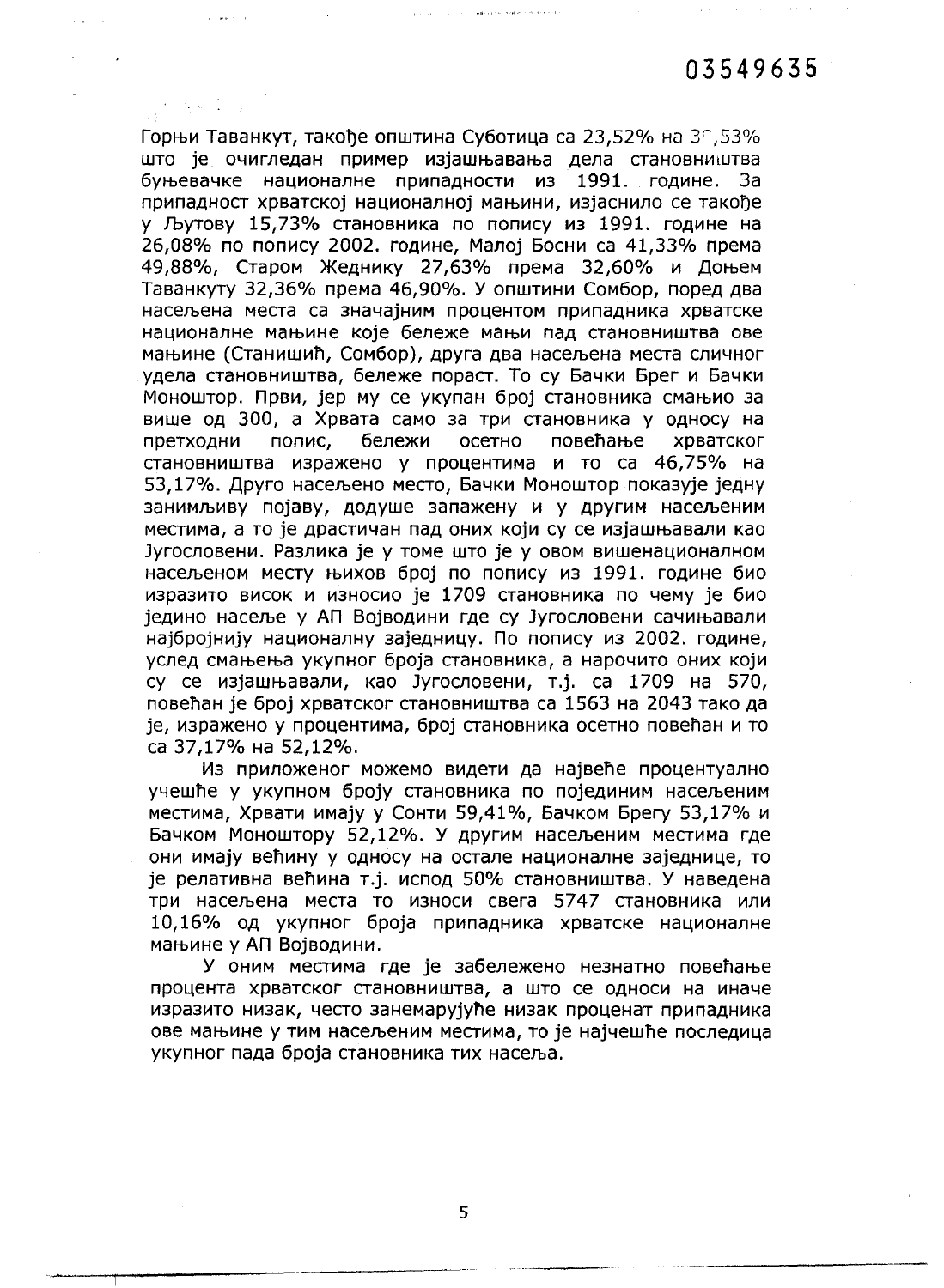### Завршне констатације

 $\label{eq:1} \frac{1}{\Lambda_{\rm{2D}}}\sum_{i=1}^{\Lambda_{\rm{2D}}}\left(\frac{1}{\Lambda_{\rm{2D}}}\right)^2\frac{1}{\Lambda_{\rm{2D}}}\left(\frac{1}{\Lambda_{\rm{2D}}}\right)^2.$ 

- На основу пописа из 2002. године у АП Војводини живи  $\ddot{\phantom{a}}$ 56546 Хрвата, што је у поређењу са претходним пописом смањење за 18262 становника који се изјашњавају као Хрвати или 24,41%, што је убедљиво највеће смањење броја припадника једне националне заједнице у АП Војводини.
- Према резултатима оба посматрана пописа, Хрвати живе у свим општинама у Покрајини.
- Највећи број припадника хрватске националне мањине живи у 11 општина.
- Највеће смањење броја становника хрватске националне мањине по попису из 2002. године јесте у општини Шид.
- Највеће повећање броја становника хрватске националне мањине по попису из 2002. године јесте у општини Суботица.
- У поређењу са пописом из 1991. године, смањење броја припадника хрватске националне мањине забележено је у 267 насељених места, повећање у 107 насељених места, док је стагнација броја изјашњених Хрвата забележена у 30 насеља.

6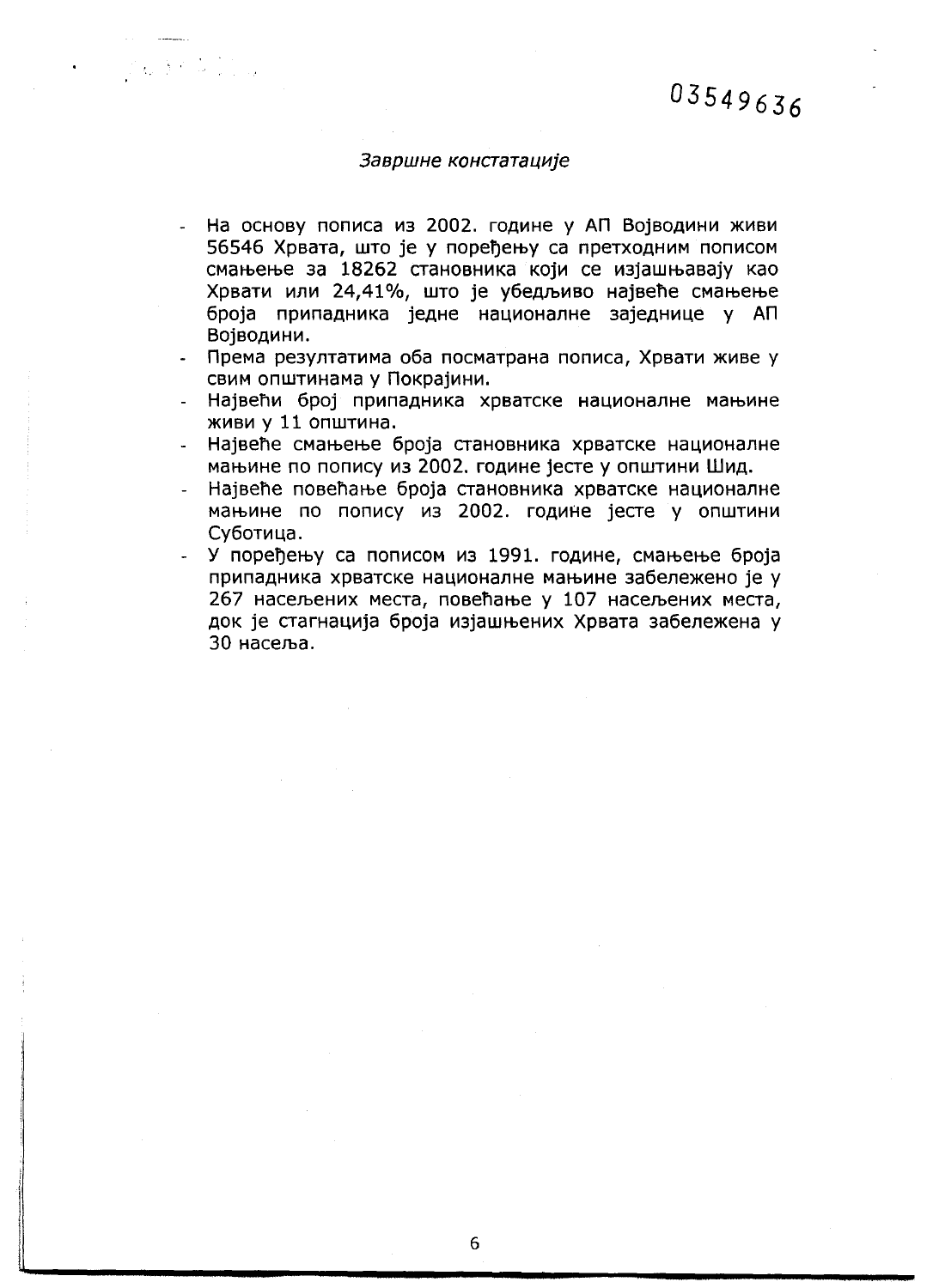$\label{eq:3.1} \begin{split} \mathcal{L}_{\text{max}}(\mathcal{L}_{\text{max}},\mathcal{L}_{\text{max}}) = \mathcal{L}_{\text{max}}(\mathcal{L}_{\text{max}}) \end{split}$ 

Извршно веће Аутономне Покрајине Војводине је на својој седници одржаној дана \_\_\_\_\_\_\_\_\_\_\_\_\_\_\_ 2003. године разматрало Информацију о кретању броја припадника хрватске националне мањине у АП Војводини у периоду 1991-2002. године и том приликом донело следеће

**3AKJDYYKE** 

- 1. Прихвата се Информација о кретању броја припадника хрватске националне мањине у АП Војводини у периоду 1991-2002. године
- 2. Задужује се Покрајински секретаријат за прописе, управу и националне мањине да и даље прати кретање броја припадника хрватске националне мањине у Аутономној Покрајини Војводини и да о томе периодично извештава Извршно веће АП Војводине

キ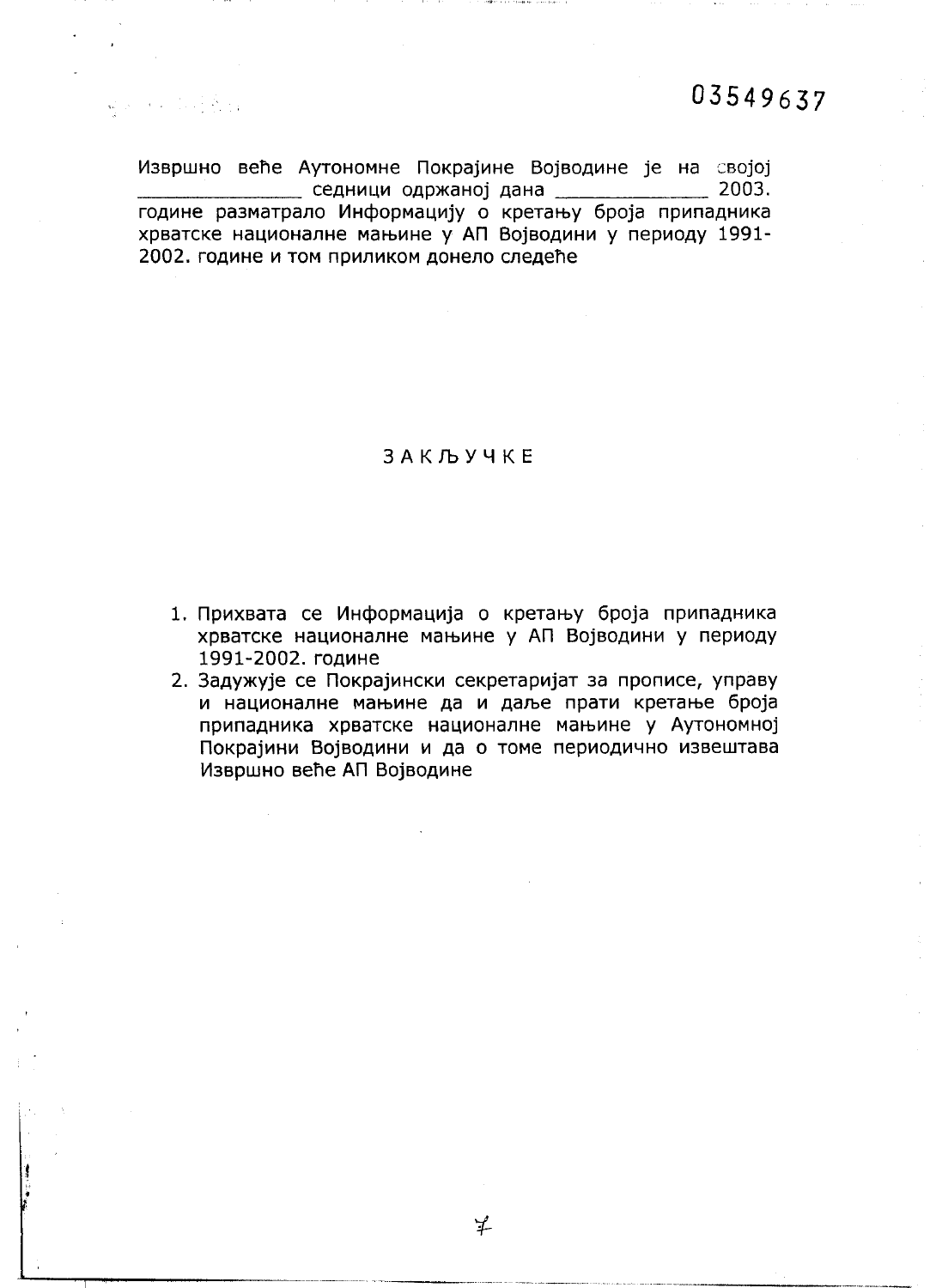### HRVATI NA TERITORIJI APV U ODNOSU NA BROJ STANOVNIKA U OPSTINI

 $\tau_{\rm c}$  .

|                          |               |                  |       |                |                 |       | 2002/1991 |
|--------------------------|---------------|------------------|-------|----------------|-----------------|-------|-----------|
|                          |               | 1991             |       |                | (%)             |       |           |
|                          | <b>UKUPNO</b> |                  |       | UKUPNO U       |                 |       |           |
| <b>UKUPNO</b>            | U OPŠTINI     | <b>HRVATI</b>    | %     | <b>OPŠTINI</b> | <b>HRVATI</b>   | %     | $-24,41$  |
| <b>ADA</b>               | 21506         | 83               | 0,39  | 18994          | 66              | 0,35  | $-20,48$  |
| ALIBUNAR                 | 26535         | 85               | 0,32  | 22954          | 65              | 0, 28 | $-23,53$  |
| <b>APATIN</b>            | 32999         | 4354             | 13,19 | 32813          | 3766            | 11,48 | $-13,50$  |
| <b>BAC</b>               | 17249         | 2026             | 11,75 | 16268          | 1389            | 8,54  | $-31,44$  |
| <b>BAČKA PALANKA</b>     | 58835         | 1226             | 2,08  | 60966          | 982             | 1,61  | $-19,90$  |
| <b>BACKA TOPOLA</b>      | 40473         | 522              | 1,29  | 38245          | 454             | 1,19  | $-13,03$  |
| <b>BAČKI PETROVAC</b>    | 15662         | 183              | 1,17  | 14681          | 120             | 0,82  | $-34,43$  |
| <b>BELA CRKVA</b>        | 23707         | 130              | 0,55  | 20367          | 90              | 0,44  | $-30,77$  |
| <b>BEOČIN</b>            | 14848         | 894              | 6,02  | 16086          | 757             | 4,71  | $-15,32$  |
| <b>BEČEJ</b>             | 42685         | 413              | 0,97  | 40987          | 437             | 1,07  | 5,81      |
| VRBAS                    | 46405         | 885              | 1,91  | 45852          | 659             | 1.44  | $-25,54$  |
| VRŠAC                    | 58228         | 357              | 0,61  | 54369          | 276             | 0,51  | $-22,69$  |
| <b>ŽABALJ</b>            | 25823         | 205              | 0,79  | 27513          | 177             | 0,64  | $-13,66$  |
| <b>ZITISTE</b>           | 22811         | 98               | 0,43  | 20399          | $\overline{75}$ | 0,37  | $-23,47$  |
| ZRENJANIN                | 136778        | 801              | 0,59  | 132051         | 677             | 0,51  | $-15,48$  |
| <b>INDIJA</b>            | 44185         | 4650             | 10,52 | 49609          | 1904            | 3.84  | $-59,05$  |
| <b>IRIG</b>              | 11696         | 403              | 3,45  | 12329          | 289             | 2,34  | $-28,29$  |
| KANJIŽA                  | 30668         | 108              | 0,35  | 27510          | 82              | 0,30  | $-24,07$  |
| <b>KIKINDA</b>           | 69743         | $\overline{272}$ | 0,39  | 67002          | 240             | 0,36  | -11,76    |
| KOVAČICA                 | 30469         | $\overline{72}$  | 0,24  | 27890          | 69              | 0,25  | $-4,17$   |
| KOVIN                    | 38263         | 150              | 0,39  | 36082          | 114             | 0,32  | $-24,00$  |
| KULA                     | 49311         | 936              | 1,90. | 48353          | 806             | 1,67  | $-13,89$  |
| <b>MALI IDOS</b>         | 14394         | 74               | 0,51  | 13494          | 85              | 0,63  | 14,86     |
| <b>NOVA CRNJA</b>        | 14538         | 44               | 0,30  | 12705          | $\overline{42}$ | 0,33  | $-4,55$   |
| <b>NOVI BECEJ</b>        | 28788         | 102              | 0,35  | 26924          | 89              | 0,33  | $-12,75$  |
| NOVI KNEŽEVAC            | 13816         | 85               | 0,62  | 12975          | 64              | 0,49  | $-24,71$  |
| <b>NOVI SAD</b>          | 265464        | 8848             | 3,33  | 299294         | 6263            | 2,09  | $-29,22$  |
| OPOVO                    | 11384         | 492              | 4,32  | 11016          | 289             | 2,62  | $-41,26$  |
| ODŽACI                   | 37501         | 431              | 1,15  | 35582          | 282             | 0,79  | $-34,57$  |
| <b>PANCEVO</b>           | 125261        | 1692             | 1,35  | 127162         | 1168            | 0,92  | $-30,97$  |
| <b>PECINCI</b>           | 20077         | 148              | 0,74  | 21506          | 88              | 0,41  | $-40,54$  |
| <b>PLANDISTE</b>         | 14581         | 103              | 0,71  | 13377          | 69              | 0,52  | $-33,01$  |
| <b>RUMA</b>              | 55087         | 3810             | 6,92  | 60006          | 1987            | 3,31  | $-47,85$  |
| <b>SENTA</b>             | 28779         | 117              | 0,41  | 25568          | 93              | 0,36  | $-20,51$  |
| SEČANJ                   | 18438         | 177              | 0,96  | 16377          | 148             | 0,90  | $-16,38$  |
| <b>SOMBOR</b>            | 96105         | 8693             | 9,05  | 97263          | 8106            | 8,33  | $-6,75$   |
| SRBOBRAN                 | 17365         | 135              | 0,78  | 17855          | 147             | 0,82  | 8,89      |
| <b>SREMSKA MITROVICA</b> | 85328         | 3695             | 4,33  | 85902          | 2547            | 2,97  | $-31,07$  |
| <b>SREMSKI KARLOVCI</b>  | 7534          | 1364             | 18,10 | 8839           | 753             | 8,52  | $-44,79$  |
| <b>STARA PAZOVA</b>      | 57291         | 3094             | 5,40  | 67576          | 1615            | 2,39  | $-47,80$  |
| <b>SUBOTICA</b>          | 150534        | 16369            | 10,87 | 148401         | 16688           | 11,25 | 1,95      |
| <b>TEMERIN</b>           | 24939         | 154              | 0,62  | 28275          | 196             | 0,69  | 27,27     |
| TITEL                    | 16218         | 199              | 1,23  | 17050          | 160             | 0,94  | -19,60    |
| <b>ČOKA</b>              | 15271         | 82               | 0,54  | 13832          | 87              | 0,63  | 6,10      |
| <b>SID</b>               | 36317         | 6047             | 16,65 | 38973          | 2086            | 5,35  | $-65,50$  |
| UKUPNO:                  | 2013889       | 74808            | 3,30  | 2031272        | 56546           | 2,19  | $-24,41$  |

TABELA 1.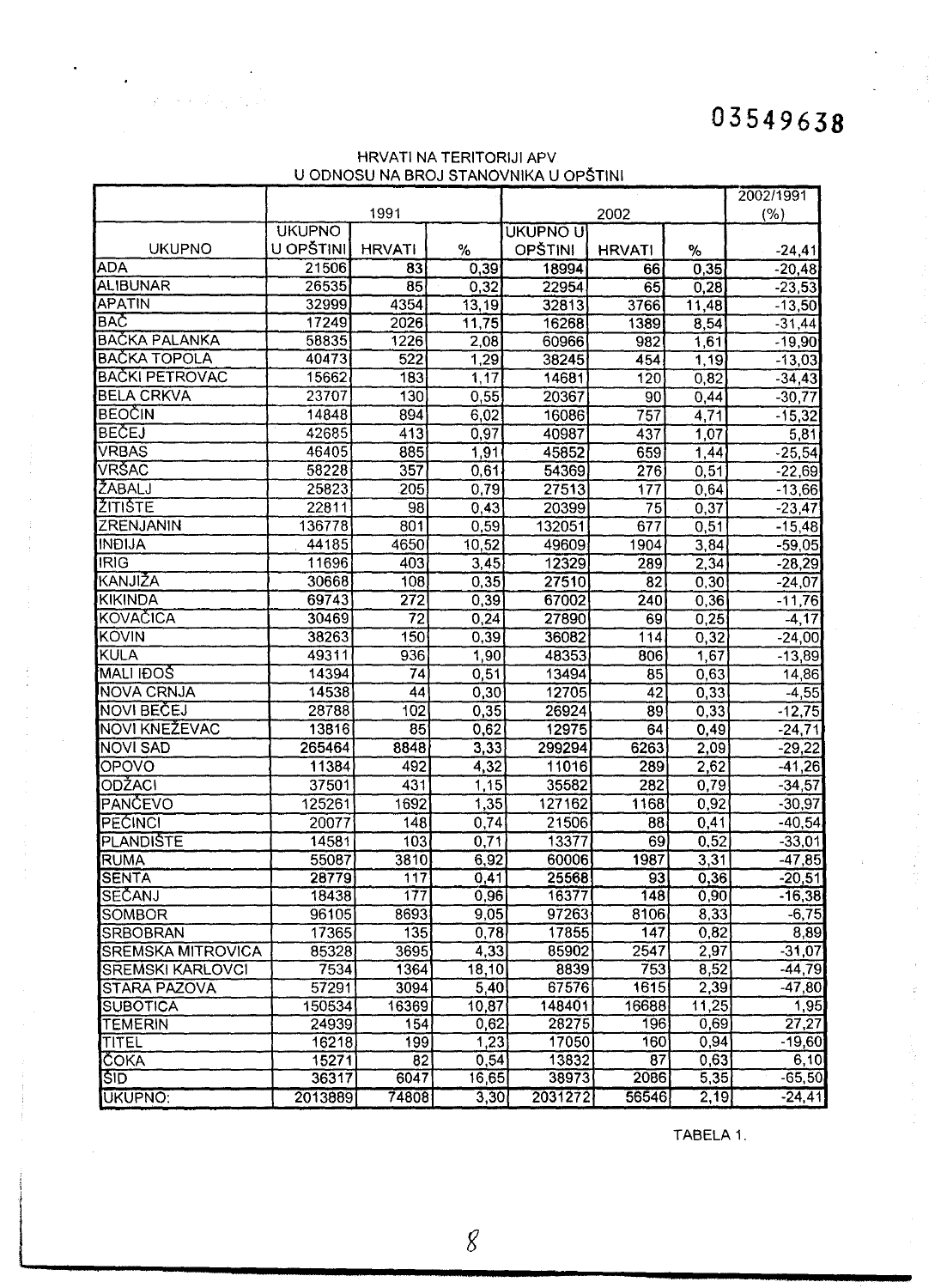# HRVATI PO OPŠTINAMA U ODNOSU NA UKUPAN BROJ HRVATA U APV

a no constantante como como es**ual e decorrere e** creo de el colo

 $\mathcal{O}(\mathcal{O}(n^2))$  , where  $\mathcal{O}(\mathcal{O}(n^2))$  ,  $\mathcal{O}(\mathcal{O}(n^2))$  ,  $\mathcal{O}(\mathcal{O}(n^2))$  , and

 $\omega \in \mathcal{P}_\omega$ 

|                          | 1991             |                 |       | 2002          | 03549639 |
|--------------------------|------------------|-----------------|-------|---------------|----------|
|                          | Broj             | $\overline{\%}$ | Broj  | $\frac{1}{2}$ |          |
| <b>ADA</b>               | 83               | 0,11            | 66    | 0,12          |          |
| ALIBUNAR                 | 85               | 0,11            | 65    | 0,11          |          |
| <b>APATIN</b>            | 4354             | 5,82            | 3766  | 6,66          |          |
| <b>BAC</b>               | 2026             | 2,71            | 1389  | 2,46          |          |
| <b>BACKA PALANKA</b>     | 1226             | 1,64            | 982   | 1,74          |          |
| <b>BACKA TOPOLA</b>      | 522              | 0,70            | 454   | 0,80          |          |
| <b>BACKI PETROVAC</b>    | 183              | 0,24            | 120   | 0,21          |          |
| <b>BELA CRKVA</b>        | 130              | 0,17            | 90    | 0, 16         |          |
| <b>BEOCIN</b>            | 894              | 1,20            | 757   | 1,34          |          |
| <b>BECEJ</b>             | 413              | 0,55            | 437   | 0,77          |          |
| <b>VRBAS</b>             | 885              | 1,18            | 659   | 1,17          |          |
| <b>VRSAC</b>             | 357              | 0,48            | 276   | 0,49          |          |
| ZABALJ                   | 205              | 0,27            | 177   | 0,31          |          |
| <b>ZITISTE</b>           | 98               | 0, 13           | 75    | 0,13          |          |
| IZRENJANIN               | 801              | 1,07            | 677   | 1,20          |          |
| <b>INDIJA</b>            | 4650             | 6,22            | 1904  | 3,37          |          |
| <b>IRIG</b>              | 403              | 0,54            | 289   | 0,51          |          |
| KANJIŽA                  | 108              | 0,14            | 82    | 0, 15         |          |
| <b>KIKINDA</b>           | 272              | 0,36            | 240   | 0,42          |          |
| KOVAČICA                 | 72               | 0, 10           | 69    | 0,12          |          |
| <b>KOVIN</b>             | 150              | 0,20            | 114   | 0,20          |          |
| <b>KULA</b>              | 936              | 1,25            | 806   | 1,43          |          |
| <b>MALI IDOS</b>         | 74               | 0, 10           | 85    | 0,15          |          |
| <b>NOVA CRNJA</b>        | 44               | 0,06            | 42    | 0,07          |          |
| <b>NOVI BECEJ</b>        | 102              | 0,14            | 89    | 0, 16         |          |
| NOVI KNEŽEVAC            | 85               | 0,11            | 64    | 0,11          |          |
| <b>NOVI SAD</b>          | 8848             | 11,83           | 6263  | 11,08         |          |
| OPOVO                    | 492              | 0,66            | 289   | 0,51          |          |
| ODŽACI                   | 431              | 0,58            | 282   | 0,50          |          |
| <b>PANCEVO</b>           | 1692             | 2,26            | 1168  | 2,07          |          |
| <b>PECINCI</b>           | 148              | 0,20            | 88    | 0,16          |          |
| <b>PLANDISTE</b>         | 103              | 0,14            | 69    | 0,12          |          |
| <b>RUMA</b>              | 3810             | 5,09            | 1987  | 3,51          |          |
| <b>SENTA</b>             | 117              | 0, 16           | 93    | 0,16          |          |
| SEČANJ                   | $17\overline{7}$ | 0,24            | 148   | 0,26          |          |
| <b>SOMBOR</b>            | 8693             | 11,62           | 8106  | 14,34         |          |
| <b>SRBOBRAN</b>          | 135              | 0,18            | 147   | 0,26          |          |
| <b>SREMSKA MITROVICA</b> | 3695             | 4.94            | 2547  | 4,50          |          |
| <b>SREMSKI KARLOVCI</b>  | 1364             | 1,82            | 753   | 1,33          |          |
| <b>STARA PAZOVA</b>      | 3094             | 4,14            | 1615  | 2,86          |          |
| <b>SUBOTICA</b>          | 16369            | 21,88           | 16688 | 29,51         |          |
| TEMERIN                  | 154              | 0,21            | 196   | 0,35          |          |
| <b>TITEL</b>             | 199              | 0,27            | 160   | 0,28          |          |
| ČOKA                     | 82               | 0,11            | 87    | 0,15          |          |
| ŠID                      | 6047             | 8,08            | 2086  | 3,69          |          |
| <b>UKUPNO</b>            | 74808            |                 | 56546 |               |          |

TABELA 2.

 $\mathfrak{A}$ 

 $\hat{\mathcal{A}}$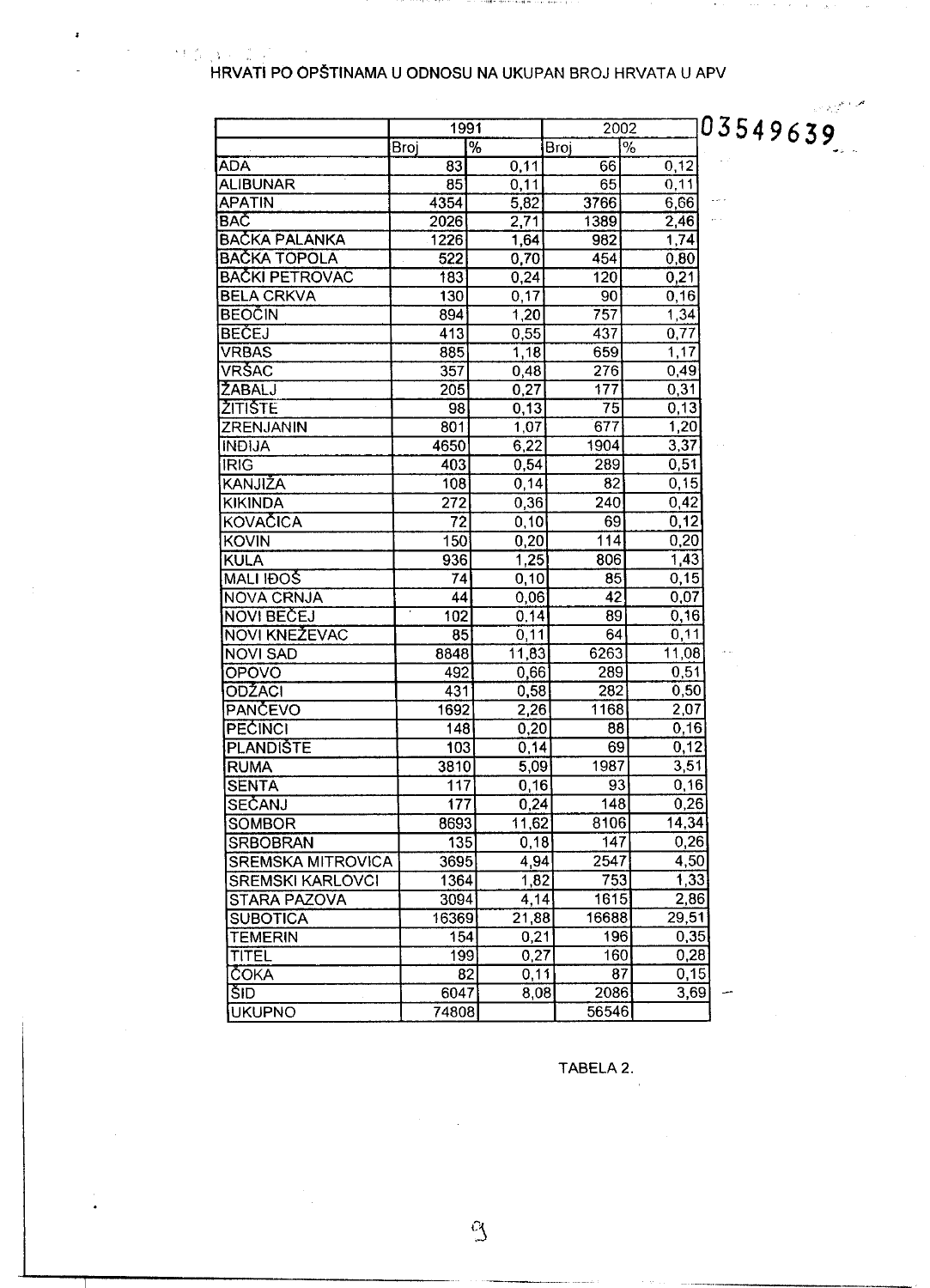#### HRVATI U AP VOJVODINI PO NASELJENIM MESTIMA PREMA PODACIMA IZ POPISA 1991. 12002. GODINE 2. P. A. 2. P. A.

|                          |               | 1991            |                  |                | 2002                    |                       |
|--------------------------|---------------|-----------------|------------------|----------------|-------------------------|-----------------------|
|                          |               |                 |                  |                |                         |                       |
|                          | <b>UKUPNO</b> |                 |                  | <b>UKUPNO</b>  |                         |                       |
|                          | U             |                 |                  | U              |                         |                       |
| <b>NAZIV</b>             | NASELJU       | <b>HRVATI</b>   | $\%$             | <b>NASELJU</b> | <b>HRVATI</b>           | %                     |
| <b>ADA</b>               | 12078         | 53              | 0,438814         | 10547          | 43                      | 0,407699              |
| MOL                      | 7522          | 29              | 0,385536         | 6786           | $\overline{22}$         | 0,324197              |
| <b>UTRINE</b>            | 1143          |                 | 0,087489         |                |                         |                       |
| <b>ALIBUNAR</b>          | 3738          | 13              | 0,34778          | 3431           | 11                      | 0,320606              |
| <b>BANATSKI KARLOVAC</b> | 6286          | 13              | 0,206809         | 5820           | 15 <sub>l</sub>         | 0,257732              |
| <b>VLADIMIROVAC</b>      | 4539          | $\overline{31}$ | 0,68297          | 4111           | 14                      | 0,34055               |
| DOBRICA                  | 1621          | 7               | 0,431832         | 1344           | $6 \mid$                | 0,446429              |
| ILANDŽA                  | 2023          | 11              | 0,543747         | 1727           | 9                       | $\overline{0,521135}$ |
| <b>LOKVE</b>             | 2973          | 4               | 0,134544         | 2002           | $\overline{2}$          | 0,0999                |
| NIKOLINCI                | 1634          | $\overline{3}$  | 0,183599         | 1240           | $\mathbf{1}$            | 0,080645              |
| <b>NOVI KOZJAK</b>       | 997           | $\overline{2}$  | 0,200602         | 768            | $\overline{\mathbf{1}}$ | 0,130208              |
| <b>SELEUS</b>            | 1499          | 1               | 0,066711         | 1340           | 4                       | 0,298507              |
| <b>APATIN</b>            | 18389         | 708             | 3,850128         | 19320          | 658                     | 3,405797              |
| <b>KUPUSINA</b>          | 2500          | $\overline{55}$ | $\overline{2,2}$ | 2356           | 45                      | 1,910017              |
| PRIGREVICA               | 4842          | $\overline{55}$ | 1,135894         | 4781           | 50                      | 1,045806              |
| <b>SVILOJEVO</b>         | 1278          | $\overline{75}$ | 5,868545         | 1364           | 47                      | 3,445748              |
| <b>SONTA</b>             | 5990          | 3461            | 57,77963         | 4992           | 2966                    | 59,41506              |
| <b>BAC</b>               | 6046          | 638             | 10,55243         | 6087           | 509                     | 8,362083              |
| <b>BAČKO NOVO SELO</b>   | 1365          | $\overline{25}$ | 1,831502         | 1228           | 37                      | 3,013029              |
| <b>BOĐANI</b>            | 1323          | 300             | 22,67574         | 1113           | 172                     | 15,45373              |
| VAJSKA                   | 3272          | 556             | 16,99267         | 3169           | 353                     | 11,13916              |
| PLAVNA                   | 1538          | 497             | 32,31469         | 1392           | 312                     | 22,41379              |
| SELENCA                  | 3705          | 10              | 0,269906         | 3279           | 6                       | 0,182983              |
| <b>BACKA PALANKA</b>     | 26780         | 781             | 2,916355         | 29449          | 618                     | 2,098543              |
| <b>GAJDOBRA</b>          | 3171          | 37              | 1,166824         | 2968           | $\overline{21}$         | 0,707547              |
| <b>DESPOTOVO</b>         | 2081          | 68              | 3,26766          | 2096           | 43                      | 2,051527              |
| <b>KARAĐORĐEVO</b>       | 1077          | 29              | 2,692665         | 1012           | $\overline{31}$         | 3,063241              |
| <b>MLADENOVO</b>         | 3363          | 19              | 0,564972         | 3358           | 20                      | 0,595593              |
| <b>NESTIN</b>            | 1002          | 111             | 11,07784         | 900            | 86                      | 9,555556              |
| <b>NOVA GAJDOBRA</b>     | 1372          | 8               | 0,58309          | 1409           | 7                       | 0,496806              |
| <b>OBROVAC</b>           | 3242          | $\overline{21}$ | 0.647748         | 3177           | $\overline{19}$         | 0,598048              |
| PARAGE                   | 1134          | 18              | 1,587302         | 1039           | 44                      | 1,347449              |
| <b>PIVNICE</b>           | 4361          | $\overline{20}$ | 0,45861          | 3835           | 9                       | 0,234681              |
| <b>SILBAS</b>            | 2806          | 26              | 0,926586         | 2849           | 19                      | 0,666901              |
| <b>TOVARIŠEVO</b>        | 3043          | 30 <sub>l</sub> | 0,985869         | 3102           | 31                      | 0,999355              |
| <b>ČELAREVO</b>          | 5011          | 58              | 1,157454         | 5423           | 62                      | 1,143279              |
| <b>BAJŠA</b>             | 2745          | 24              | 0,874317         | 2568           | 12                      | 0,46729               |
| <b>BACKA TOPOLA</b>      | 16704         | 196             | 1,173372         | 16171          | 170                     | 1,051265              |
| <b>BAČKI SOKOLAC</b>     | 497           | 4               | 0,804829         | 609            | 3                       | 0,492611              |
| <b>GORNJA ROGATICA</b>   | 587           | 27              | 4,599659         | 477            | 21                      | 4,402516              |
| <b>GUNAROS</b>           | 1531          | 1               | 0,065317         | 1441           | $\overline{2}$          | 0,138793              |
| <b>ZOBNATICA</b>         | 388           | 11              | 2,835052         | 309            | 10                      | 3,236246              |
| <b>KAVILO</b>            | 259           | $\vert$         | 0,3861           | 233            | 21                      | 0,858369              |
| <b>KARAĐORĐEVO</b>       | 588           | 4               | 0,680272         | 590            | 41                      | 0,677966              |
| <b>KRIVAJA</b>           | 910           | $\overline{37}$ | 4,065934         | 986            | 33                      | 3,346856              |
| <b>MALI BEOGRAD</b>      | 503           | 5               | 0,994036         | 524            | 8 <sup>1</sup>          | 1,526718              |
| <b>MICUNOVO</b>          | 524           | $\overline{4}$  | 0,763359         | 516            | 10                      | 1,937984              |
| <b>NOVO ORAHOVO</b>      | 2263          | $\overline{9}$  | 0,397702         | 2029           | $\overline{7}$          | 0,344998              |
| <b>NJEGOŠEVO</b>         | 635           | $\mathbf{1}$    | 0,15748          | 632            | $\overline{5}$          | 0,791139              |
| <b>OREŠKOVIĆ</b>         | 629           | $\overline{5}$  | 0,794913         | 696            | 6 <sup>1</sup>          | 0,862069              |
| PANONIJA                 | 970           | 44              | 4,536082         | 798            | 20 <sup>1</sup>         | 2,506266              |

1 *J{J*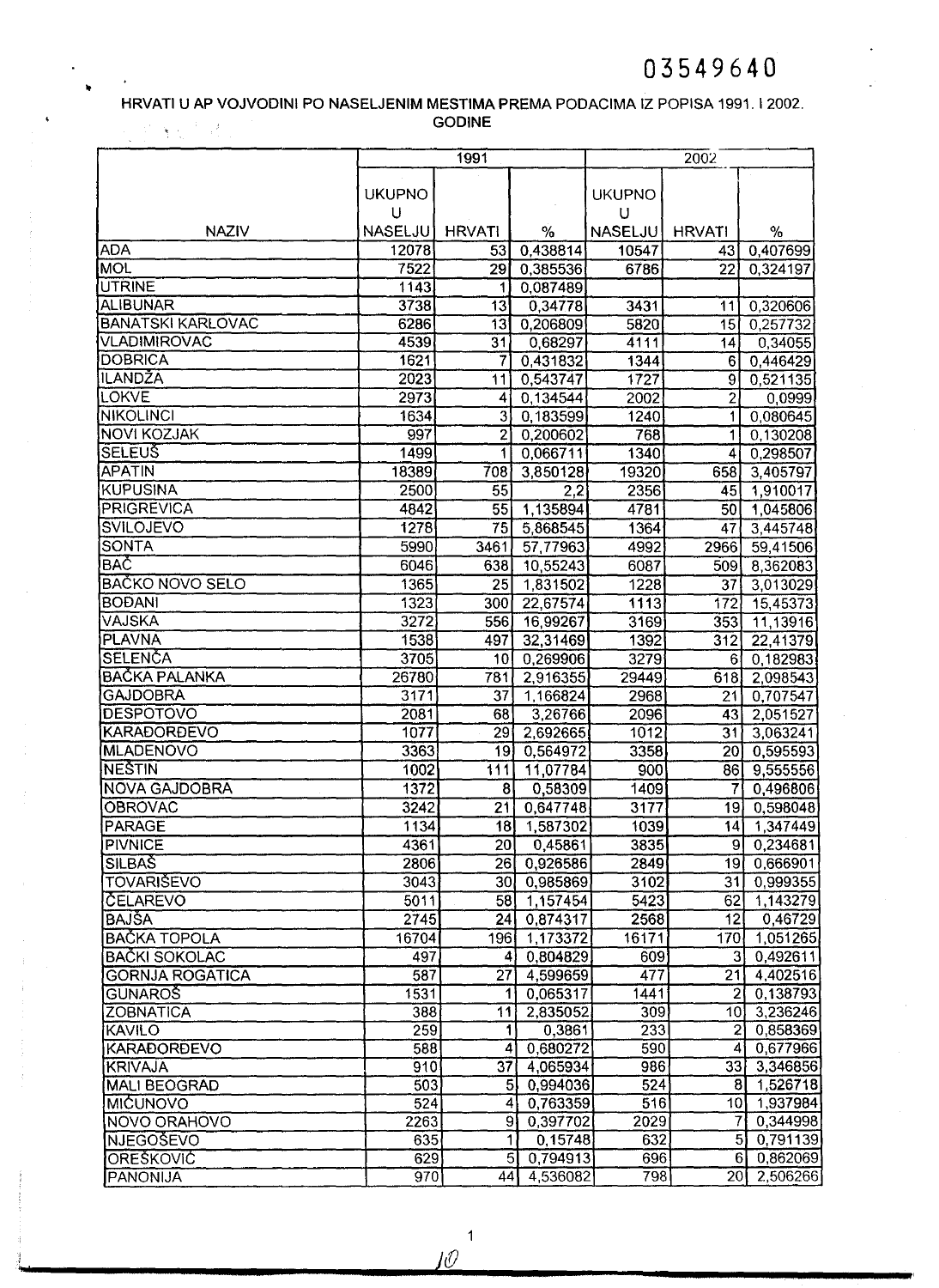$\hat{\beta}$  is a particle to the contract of the  $\hat{\beta}$  -form  $\hat{\beta}$ 

 $\mathcal{A}^{\text{max}}_{\text{max}}$ 

### HRVATI U AP VOJVODINI PO NASELJENIM MESTIMA PREMA PODACIMA IZ POPISA 1991.12002. GODINE

 $\hat{f}^{\dagger}$  ,  $\hat{f}^{\dagger}$  ,  $\hat{f}^{\dagger}$  ,  $\hat{f}^{\dagger}$  ,  $\hat{f}^{\dagger}$  ,  $\hat{f}^{\dagger}$  ,  $\hat{f}^{\dagger}$  ,  $\hat{f}^{\dagger}$  ,  $\hat{f}^{\dagger}$  ,  $\hat{f}^{\dagger}$  ,  $\hat{f}^{\dagger}$  ,  $\hat{f}^{\dagger}$  ,  $\hat{f}^{\dagger}$  ,  $\hat{f}^{\dagger}$  ,  $\hat{f}^{\dagger}$ 

 $\hat{u}$  , associated

 $\label{eq:2} \frac{1}{\left( \frac{1}{2} \right)^{2}} \sum_{i=1}^{N} \frac{1}{2} \left( \frac{1}{2} \right)^{2} \left( \frac{1}{2} \right)^{2} \left( \frac{N}{2} \right)^{2}$ 

 $\alpha$  ,  $\alpha$  ,  $\beta$  ,  $\alpha$ 

 $\alpha$  ,  $\alpha$  , and the constraints in the spectral space of the  $\alpha$ 

|                           |                    | 1991            |                                     |               | 2002            |                            |
|---------------------------|--------------------|-----------------|-------------------------------------|---------------|-----------------|----------------------------|
|                           | <b>UKUPNO</b><br>U |                 |                                     | <b>UKUPNO</b> |                 |                            |
| <b>NAZIV</b>              | <b>NASELJU</b>     | <b>HRVATI</b>   | %                                   | υ<br>NASELJU) | <b>HRVATI</b>   | %                          |
| PACIR                     | 3309               | 55              | 1,662134                            | 2946          | 45 <sub>1</sub> | 1,526459                   |
| <b>POBEDA</b>             | 382                | $\overline{25}$ | 6,544503                            | 342           | 23              | 6,725146                   |
| <b>SVETICEVO</b>          | 229                | 1               | 0,436681                            | 43            |                 |                            |
| <b>SREDNJI SALAŠ</b>      | 183                | 9               | 4,918033                            | 172           | 1               | 0,581395                   |
| <b>STARA MORAVICA</b>     | 6266               | 59              | 0,94159                             | 5699          | 67              | 1,175645                   |
| <b>BAČKI PETROVAC</b>     | 7236               | 104             | 1,437258                            | 6727          | 56              | 0,832466                   |
| GLOŽAN                    | 2491               | $\overline{15}$ | 0,602168                            | 2283          | 15              | 0,65703                    |
| KULPIN                    | 3203               | 32              | 0,999063                            | 2976          | 21              | 0,705645                   |
| MAGLIC                    | 2732               | 32              | 1,171303                            | 2695          | 28              | 1,038961                   |
| <b>BANATSKA SUBOTICA</b>  | 280                | 1               | 0,357143                            |               |                 |                            |
| <b>BELA CRKVA</b>         | 11634              | 96              | 0,825168                            | 10675         | 59              | 0,552693                   |
| <b>VRAČEV GAJ</b>         | 1870               | 11              | 0,588235                            | 1568          | 7               | 0,446429                   |
| <b>DUPLJAJA</b>           | 1027               | $\overline{3}$  | 0,292113                            | 854           | $\overline{3}$  | 0,351288                   |
| <b>JASENOVO</b>           | 1927               | 6               | 0,311365                            | 1446          | 4               | 0,276625                   |
| <b>KALUĐEROVO</b>         | 170                | $\overline{2}$  | 1,176471                            |               |                 |                            |
| <b>KRUSCICA</b>           | 1185               | 4               | 0,337553                            |               |                 |                            |
| <b>KUSIC</b>              | 1560               | 4               | 0.25641                             | 1361          | 9               | 0,661278                   |
| <b>CRVENA CRKVA</b>       | 799                | 3               | 0,375469                            | 729           | 6               | 0,823045                   |
| <b>BANOSTOR</b>           | 618                | 9 <sub>l</sub>  | 1,456311                            | 780           | 17              | 2,179487                   |
| <b>BEOCIN</b>             | 7873               | 619             | 7,862314                            | 8058          | 507             | 6,291884                   |
| <b>GRABOVO</b>            | 142                | $\overline{3}$  | 2,112676                            | 138           | 1               | 0,724638                   |
| <b>LUG</b>                | 864                | $\overline{3}$  | 0,347222                            | 801           | 6               | 0,749064                   |
| <b>RAKOVAC</b>            | 1357               | $\overline{17}$ | 1,252763                            | 1989          | 42              | 2,111614                   |
| <b>SVILOS</b>             | 347                | $\overline{2}$  | 0,576369                            | 362           | $\overline{2}$  | 0,552486                   |
| <b>SUSEK</b>              | 1137               | 7               | 0,615655                            | 1132          | 13              | 1,14841                    |
| <b>ČEREVIC</b>            | 2510               | 234             | 9,322709                            | 2826          | 169             | 5,980184                   |
| <b>BAČKO GRADIŠTE</b>     | 5625               | 52              | 0,924444                            | 5445          | 67              | 1,230487                   |
| <b>BAČKO PETROVO SELO</b> | 7958               | 41              | 0,515205                            | 7318          | 30 <sub>1</sub> | 0,409948                   |
| <b>BECEJ</b>              | 26634              | 289             | 1,085079                            | 25774         | 298             | 1,156204                   |
| <b>MILEŠEVO</b>           | 1218               | 15 <sub>2</sub> | 1,231527                            | 1118          | 19              | 1,699463                   |
| <b>RADICEVIC</b>          | 1250               | 16              | 1,28                                | 1332          | $\overline{23}$ | 1,726727                   |
| <b>BAČKO DOBRO POLJE</b>  | 3940               |                 | $\overline{12}$ 0,304569            | 3929          |                 | 14 0,356325                |
| <b>VRBAS</b>              | 25858              | 590             | 2,281692                            | 25907         | 427             | 1,648203                   |
| ZMAJEVO                   | 4548               | 48              | 1,055409                            | 4361          | 27              | 0,619124                   |
| <b>KUCURA</b>             | 4713               | 52              | 1,103331                            | 4663          | 44              | 0,943599                   |
| <b>RAVNO SELO</b>         | 3579               | 66              | 1,844091                            | 3478          | 33              | 0,948821                   |
| <b>SAVINO SELO</b>        | 3767               | 117             | 3,10592                             | 3351          | 106             | 3,163235                   |
| <b>VELIKO SREDIŠTE</b>    | 316                | 12 <sub>1</sub> | 3,797468                            | 1340          | 10 <sub>1</sub> | 0,746269                   |
| VLAJKOVAC                 | 1328               |                 | 0,075301<br>1                       |               |                 |                            |
| <b>VRŠAC</b>              | 36885              | 247             | 0,669649                            | 36623         | 204             | 0,557027                   |
| <b>GUDURICA</b>           | 1338               | 31              | 2,316891                            | 1267          | 27              | 2,131018                   |
| ZAGAJICA                  | 790                |                 | 6 0,759494                          | 575           |                 | $1\overline{)0,173913}$    |
| <b>IZBISTE</b>            | 2004               | 14              | 0,698603                            | 1728          |                 | 6 0,347222                 |
| <b>KUŠTILJ</b>            | 1082               |                 | 0,092421<br>1                       | 806           |                 | 31<br>0,372208             |
| <b>MALI ŽUM</b>           | 499                |                 | 0,200401                            |               |                 |                            |
| <b>MALO SREDISTE</b>      | 161                |                 | 0,621118<br>11                      | 120           |                 | 0,833333<br>$\mathbf{1}$   |
| <b>MARKOVAC</b>           | 570                |                 | $\overline{7}$<br>1,22807           | 329           |                 | $\overline{2}$<br>0,607903 |
| <b>ORESAC</b>             | 570                |                 | $\overline{\mathbf{1}}$<br>0,175439 | 420           |                 | $\vert$<br>0,238095        |
| <b>PAVLIS</b>             | 1999               |                 | 0,550275<br>11                      | 2237          |                 | 5 <sup>1</sup><br>0,223514 |
| <b>RITIŠEVO</b>           | 808                |                 | $\mathbf{2}$<br>0,247525            | 509           |                 | 0,785855<br>$\overline{4}$ |
| SOCICA                    | 291                |                 | 0,343643<br>11                      |               |                 |                            |

 $\mu$ 

--...,..------ .. ....\_--\_..--~~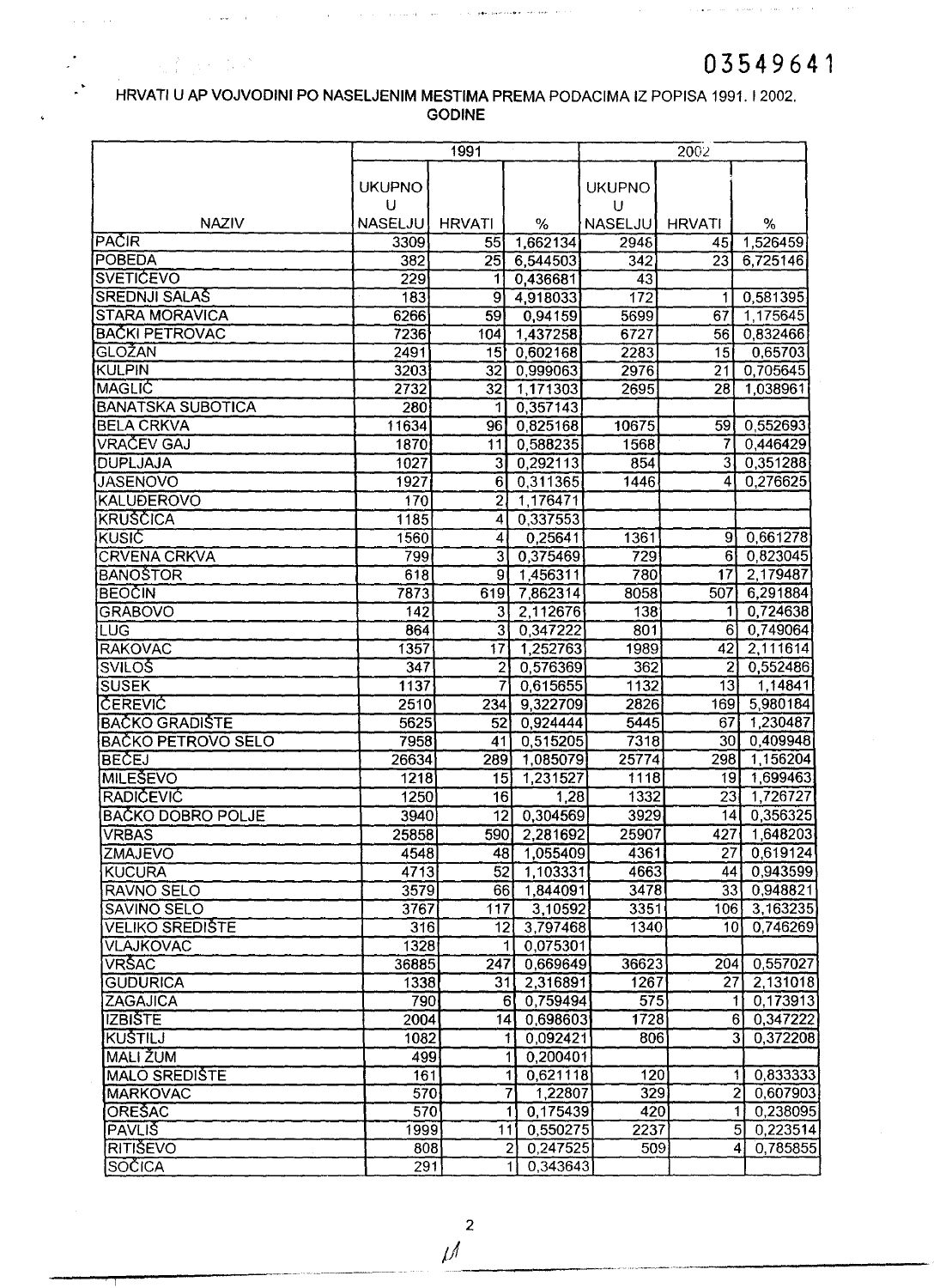### HRVATI U AP VOJVODINI PO NASELJENIM MESTIMA PREMA PODACiMA IZ POPISA 1991. 12002. GODINE

 $\frac{1}{1}$ 

|                                                       |                  | 1991                              |                            |                | 2002                             |                     |
|-------------------------------------------------------|------------------|-----------------------------------|----------------------------|----------------|----------------------------------|---------------------|
|                                                       |                  |                                   |                            |                |                                  |                     |
|                                                       | <b>UKUPNO</b>    |                                   |                            | <b>UKUPNO</b>  |                                  |                     |
|                                                       | U                |                                   |                            | U              |                                  |                     |
| <b>NAZIV</b>                                          | NASELJU          | <b>HRVATI</b>                     | $\%$                       | <b>NASELJU</b> | <b>HRVATI</b>                    | %                   |
| <b>STRAŽA</b>                                         | 1107             | 3                                 | 0,271003                   | 693            | 2                                | 0,2886              |
| <b>ULJMA</b>                                          | 3961             | 18                                | 0,454431                   | 3598           | 10                               | 0,277932            |
| <b>GOSPOĐINCI</b>                                     | 3553             | 14                                | 0,394033                   | 3896           | 17                               | 0,436345            |
| <b><i><u>DURDEVO</u></i></b>                          | 4517             | $\overline{28}$                   | 0,61988                    | 5137           | 26                               | 0,506132            |
| <b>ŽABALJ</b>                                         | 8766             | 97                                | 1,106548                   | 9598           | 88                               | 0,916858            |
| <b>CURUG</b>                                          | 8987             | 66                                | 0,734394                   | 8882           | 46                               | 0,517901            |
| <b>BANATSKI DVOR</b>                                  | 1300             | 7                                 | 0,538462                   | 1263           | 1                                | 0,079177            |
| <b>BANATSKO KARAĐORĐEVO</b><br><b>BEGEJCI (TORAK)</b> | 2575<br>3700     | $\overline{5}$<br>$\overline{11}$ | 0,194175                   | 2508           | $\overline{5}$                   | 0,199362            |
| <b>ŽITIŠTE</b>                                        | 3074             | $\overline{5}$                    | 0,297297                   | 2850           | $\overline{3}$<br>$\overline{3}$ | 0,105263            |
|                                                       | 1403             |                                   | 0,162655                   | 3242           |                                  | 0,092535            |
| <b>MEDA</b>                                           |                  | $\overline{8}$<br>$\overline{3}$  | 0,570207                   | 1155           | $6 \overline{6}$<br>4            | 0,519481            |
| <b>NOVI ITEBEJ</b>                                    | 1521             |                                   | 0,197239                   | 1315           |                                  | 0,304183            |
| RAVNI TOPOLOVAC                                       | 1445             | 32<br>15                          | 2,214533                   | 1352           | 17                               | 1,257396            |
| <b>SRPSKI ITEBEJ</b>                                  | 2873             |                                   | 0,522102                   | 2405           | 10                               | 0,4158              |
| <b>TORDA</b>                                          | 2183             | $\mathbf{1}$                      | 0,045809                   | 1771<br>763    | 6                                | 0,338792            |
| <b>HETIN</b><br><b>CESTEREG</b>                       | 881<br>1465      | 1<br>10                           | 0,113507                   |                | 4                                | 0,524246            |
| <b>ARADAC</b>                                         | 3573             | 4                                 | 0,682594                   | 1391           | 15<br>17                         | 1,078361            |
|                                                       |                  | $\overline{5}$                    | 0,391828                   | 3461           | $\overline{3}$                   | 0,491188            |
| <b>BANATSKI DESPOTOVAC</b>                            | 1823             | $\mathbf{1}$                      | 0,274273                   | 1620<br>1477   | $\overline{2}$                   | 0,185185            |
| <b>BELO BLATO</b><br><b>BOTOS</b>                     | 1762             | 9                                 | 0,056754                   |                | 6                                | 0,13541             |
|                                                       | 2436<br>4724     | $\overline{22}$                   | 0,369458                   | 2148           | $\overline{24}$                  | 0,27933<br>0,511727 |
| <b>ELEMIR</b><br><b>EČKA</b>                          | 5172             | $\overline{21}$                   | 0,465707<br>0,406032       | 4690<br>4513   | 14                               | 0,310215            |
| ZRENJANIN                                             | 81316            | 534                               | 0,656697                   | 79773          | 484                              | 0,606722            |
| <b>JANKOV MOST</b>                                    | 752              | $\overline{3}$                    | 0,398936                   | 636            | $\overline{2}$                   | 0,314465            |
| KLEK                                                  | 2729             | $\overline{7}$                    | 0,256504                   | 2959           | $\overline{5}$                   | 0,168976            |
| <b>KNICANIN</b>                                       | 2227             | $\overline{3}$                    | 0,13471                    | 2034           | $\overline{3}$                   | 0,147493            |
| <b>LAZAREVO</b>                                       | 3450             | 20                                | 0,57971                    | 3308           | 16                               | 0,483676            |
| LUKINO SELO                                           | 643              | $\overline{2}$                    | 0,311042                   | 598            | $\overline{2}$                   | 0,334448            |
| <b>LUKICEVO</b>                                       | 2196             | $\overline{7}$                    | 0,318761                   | 2077           | 6 <sup>1</sup>                   | 0,288878            |
| <b>MELENCI</b>                                        | 7270             | 18                                | 0,247593                   | 6737           | 20                               | 0,296868            |
| <b>MIHAJLOVO</b>                                      | 11691            |                                   | 2  0,171086                | 1004           | 11                               | [0,099602]          |
| <b>ORLOVAT</b>                                        | 1933             |                                   | 8 0,413864                 | 1789           | $\vert 4 \vert$                  | 0,223589            |
| <b>PERLEZ</b>                                         | 3880             |                                   | 103 2,654639               | 3818           | 44                               | 1,152436            |
| <b>STAJICEVO</b>                                      | 2058             |                                   | 4 0,194363                 | 1999           | 6l                               | 0,30015             |
| <b>TARAS</b>                                          | 1174             |                                   | 4 0,340716                 | 1140           | $\overline{2}$                   | 0,175439            |
| <b>TOMAŠEVAC</b>                                      | 1904             |                                   | $2\sqrt{0,105042}$         | 1765           | $\mathbf{1}^{\prime}$            | 0,056657            |
| FARKAZDIN                                             | 1586             | $\overline{1}$                    | 0,063052                   | 1386           | $\mathbf{1}$                     | 0,07215             |
| CENTA                                                 | 3001             | 11                                | 0,366544                   | 3119           | 14                               | 0,448862            |
| <b>BESKA</b>                                          | 6166             | 1449                              | 23,49984                   | 6239           |                                  | 506 8,110274        |
| <b>INDIJA</b>                                         | 23061            | 778                               | 3,373661                   | 26247          | 538                              | 2,049758            |
| <b>JARKOVCI</b>                                       | 318              | $\overline{c}$                    | 0,628931                   | 604            | 1                                | 0,165563            |
| <b>KRČEDIN</b>                                        | 2852             |                                   | 23 0,806452                | 2878           | 26                               | 0,903405            |
| LJUKOVO                                               | 1301             | 27                                | 2,075327                   | 1604           | 31                               | 1,932668            |
| <b>MARADIK</b>                                        | 2120             |                                   | 136 6,415094               | 2298           | 105                              | 4,569191            |
| <b>NOVI KARLOVCI</b>                                  | 2947             |                                   | 35 1,187648                | 3036           | 17                               | 0,559947            |
| <b>NOVI SLANKAMEN</b>                                 | 2977             | 1953                              | 65,60296                   | 3455           | 544                              | 15,7453             |
| <b>STARI SLANKAMEN</b>                                | $\overline{575}$ | 233                               | 40,52174                   | 674            | 1081                             | 16,02374            |
| <b>ČORTANOVCI</b>                                     | 1590             | 24                                | 1,509434                   | 2308           | 25                               | 1,083189            |
| <b>VELIKA REMETA</b>                                  | 28               |                                   | 7,142857<br>$\overline{2}$ |                |                                  |                     |
| <b>VRDNIK</b>                                         | 3495             | 220                               | 6,294707                   | 3704           | 179                              | 4,832613            |

3

12.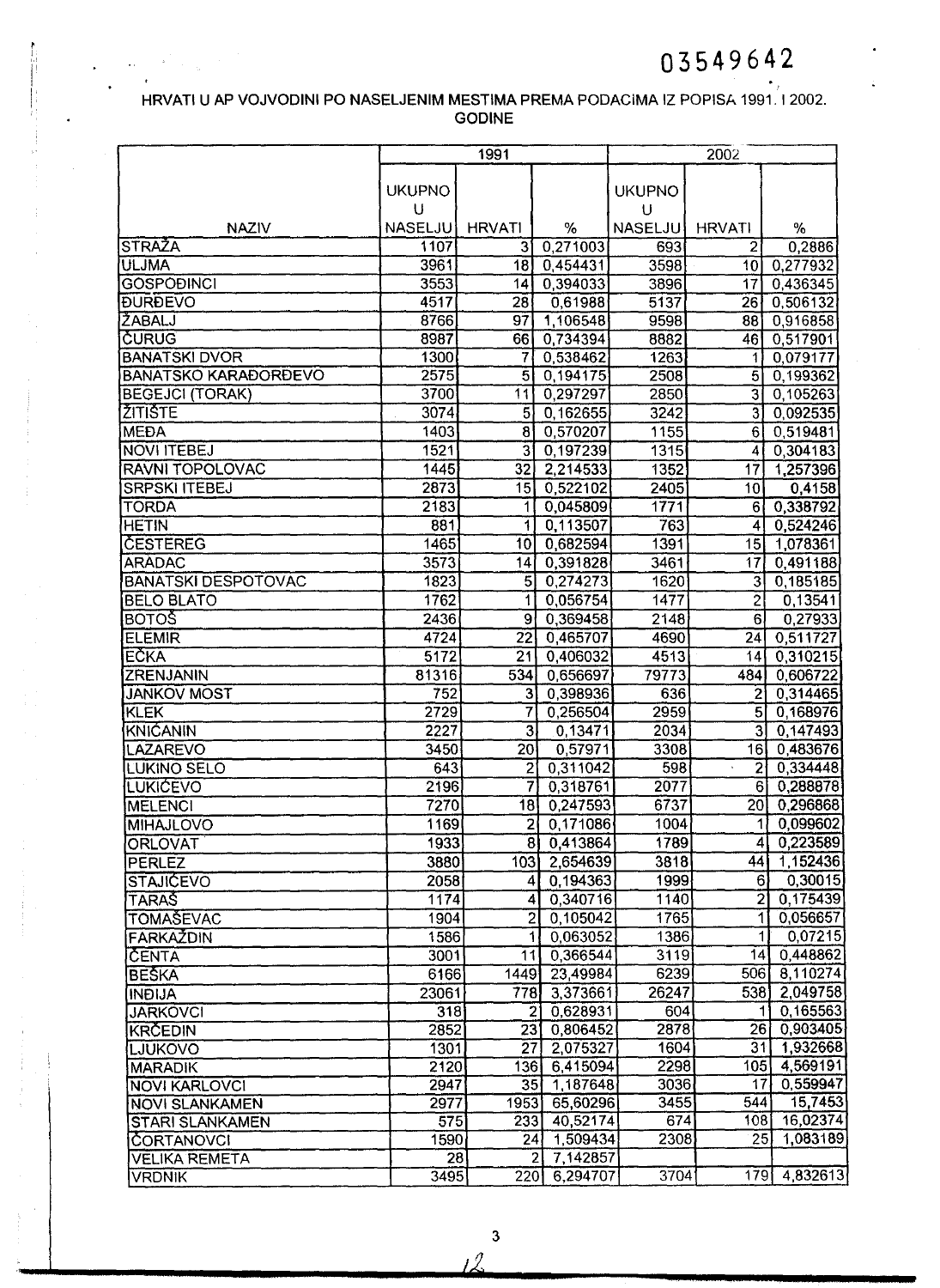**CONTRACTOR** 

**Contract Contract** 

### HRVATI U AP VOJVODINI PO NASELJENIM MESTIMA PREMA PODACIMA IZ POPISA 1991, 12002. GODINE

a series and described and construction of the construction of the construction of the construction of the construction of the construction of the construction of the construction of the construction of the construction of

 $\sim 10^{-1}$ 

and the control of the state of

, it is a second  $\alpha$  ,  $\alpha$  ,

 $\mathbb{Z} \times \mathbb{R} \rightarrow \mathbb{R}$ 

 $\alpha$  ,  $\alpha$  , and  $\alpha$  , and  $\alpha$ 

|                                |                  | 1991                |                             |                  | 2002            |                                   |
|--------------------------------|------------------|---------------------|-----------------------------|------------------|-----------------|-----------------------------------|
|                                |                  |                     |                             |                  |                 |                                   |
|                                | <b>UKUPNO</b>    |                     |                             | <b>UKUPNO</b>    |                 |                                   |
|                                | U                |                     |                             | U                |                 |                                   |
| <b>NAZIV</b>                   | <b>NASELJU</b>   | <b>HRVATI</b>       | %                           | <b>NASELJU</b>   | <b>HRVATI</b>   | %                                 |
| <b>GRGETEK</b>                 | $\overline{73}$  | 1<br>$\overline{3}$ | 1,369863                    | 127              |                 | 3,149606                          |
| <b>DOBRODOL</b><br><b>IRIG</b> | 126<br>4414      | 144                 | 2,380952<br>3,262347        | 4848             | 4<br>78         | 1,608911                          |
| <b>JAZAK</b>                   | 1144             | 5                   | 0,437063                    | 1100             | 4               | 0,363636                          |
| <b>KRUSEDOL PRNJAVOR</b>       | 229              | 1                   | 0,436681                    | $\overline{277}$ | 1               | 0,361011                          |
| <b>KRUSEDOL SELO</b>           | $\overline{372}$ | $\overline{c}$      | 0,537634                    |                  |                 |                                   |
| <b>NERADIN</b>                 | 625              | 4                   | 0,64                        | 551              | 2               | 0,362976                          |
| <b>RIVICA</b>                  | 633              |                     | 0,157978                    | 657              | $\overline{2}$  | 0,304414                          |
| <b>ŠATRINCI</b>                | 400              | $\overline{20}$     | 5                           | 399              | 19              | 4,761905                          |
| <b>VELEBIT</b>                 | 361              |                     | 0,277008                    | 366              | 3               | 0,819672                          |
| <b>DOLINE</b>                  | 367              |                     | 0,27248                     | 516              | 1               | 0,193798                          |
| KANJIŽA                        | 11541            | 48                  | 0,415909                    | 10200            | $\overline{32}$ | 0,313725                          |
| <b>MALE PIJACE</b>             | 2144             | 7                   | 0,326493                    | 1988             | 3               | 0,150905                          |
| <b>MARTONOŠ</b>                | $\sqrt{2423}$    | 6                   | 0,247627                    | 2183             | 9               | 0,412277                          |
| <b>NOVO SELO</b>               | 336              | $\mathbf{1}$        | 0,297619                    | 211              | $\overline{2}$  | 0,947867                          |
| <b>OROM</b>                    | 1912             | $\overline{8}$      | 0,41841                     | 1561             | 11              | 0,704676                          |
| <b>TOTOVO SELO</b>             | 765              | $\mathbf{1}$        | 0,130719                    |                  |                 |                                   |
| <b>TRESNJEVAC</b>              | 2028             | $\overline{5}$      | 0,246548                    | 1868             | 1               | 0,053533                          |
| <b>HORGOS</b>                  | 7201             | 30 <sub>2</sub>     | 0,416609                    | 6325             | 20              | 0,316206                          |
| <b>BANATSKA TOPOLA</b>         | 1176             | $\overline{5}$      | 0,42517                     | 1066             | $\overline{2}$  | 0,187617                          |
| <b>BANATSKO VELIKO SELO</b>    | 3134             | $\overline{9}$      | 0,287173                    | 3034             | 10              | 0,329598                          |
| <b>BAŠAID</b>                  | 3741             | $\overline{6}$      | 0,160385                    | 3503             | 8               | 0,228376                          |
| <b>IDOS</b>                    | 2263             | 7                   | 0,309324                    | 2174             | $\overline{5}$  | 0,229991                          |
| <b>KIKINDA</b>                 | 43051            | 191                 | 0,44366                     | 41935            | 168             | 0,40062                           |
| <b>MOKRIN</b>                  | 6300             | 20                  | 0,31746                     | 5918             | 20 <sup>2</sup> | 0,337952                          |
| <b>NAKOVO</b>                  | 2525             | 4                   | 0,158416                    | 2419             | $\overline{2}$  | 0,082679                          |
| <b>NOVI KOZARCI</b>            | 2488             | 7                   | 0,28135                     | 2277             | $\overline{2}$  | 0,087835                          |
| <b>RUSKO SELO</b>              | 3510             | 19 <sup>1</sup>     | 0,541311                    | 3328             | 18              | 0,540865                          |
| SAJAN                          | 1555             | 4                   | 0,257235                    | 1348             | $\overline{5}$  | 0,37092                           |
| <b>DEBELJAČA</b>               | 5734             | 36                  | 0,627834                    | 5325             | 39              | 0,732394                          |
| KOVAČICA                       | 7426             |                     | 9<br>0,121196               | 6764             | 9               | 0,133057                          |
| <b>PADINA</b>                  | 6076             |                     | 6 0,098749                  | 5760             |                 | 0,034722<br>2 <sub>1</sub>        |
| <b>SAMOŠ</b>                   | 1438             |                     | $\overline{1}$<br>0,069541  | 1247             |                 | -6<br>0,481155                    |
| <b>UZDIN</b>                   | 3099             |                     | 15 0,484027                 | 2498             |                 | 3 <sup>1</sup><br>0,120096        |
| <b>CREPAJA</b>                 | 5128             |                     | 5 <sub>l</sub><br>0,097504  | 4855             |                 | $\overline{7}$<br>0,144181        |
| <b>BAVANIŠTE</b>               | 6517             | 25                  | 0,383612                    | 6106             |                 | 0,131019<br>$\bf{8}$              |
| GAJ                            | 3432             |                     | 0,11655<br>$\vert$          | 3302             |                 | 8<br>0,242277                     |
| <b>DELIBLATO</b>               | $3722$           | 14                  | 0,376142                    | 3498             |                 | 9 <br>0,25729                     |
| <b>DUBOVAC</b>                 | 1469             |                     | $\mathbf{2}$<br>0,136147    | 1283             |                 | $\overline{2}$<br>0,155885        |
| <b>KOVIN</b>                   | 13669            | 77                  | 0,563318                    | 14250            | 66              | 0,463158                          |
| <b>MRAMORAK</b>                | 3597             |                     | 15 0,417014                 | 3145             |                 | 0,286169<br>91                    |
| <b>PLOCICA</b>                 | 2013             |                     | 8 0,397417                  | 2044             |                 | 0,293542<br>6                     |
| <b>SKORENOVAC</b>              | 3213             |                     | 4 <sup>1</sup><br>0,124494  | 2574             |                 | $\overline{\mathbf{A}}$<br>0,1554 |
| <b>SUMARAK</b>                 | 109              |                     | 0,917431<br>1               | 180              |                 | 0,555556<br>1                     |
| <b>KRUSCIC</b>                 | 2477             |                     | 78 <br>3,148971             | 2353             | 74              | 3,144921                          |
| KULA                           | 19311            | 381                 | 1,972969                    | 19301            | 322             | 1,668307                          |
| LIPAR                          | 1456             |                     | 0,961538<br>14 I            | 1807             | 11              | 0,608744                          |
| NOVA CRVENKA                   | 508              |                     | 12 <sup>1</sup><br>2,362205 | 524              |                 | 16 3,053435                       |
| <b>RUSKI KRSTUR</b>            | 5636             |                     | 0,727466<br>41              | 5213             |                 | 38 0,728947                       |
| SIVAC                          | 9514             | 183                 | 1,923481                    | 8992             | 162             | 1,801601                          |
| <b>CRVENKA</b>                 | 10409            | 227                 | 2,180805                    | 10163            | 183             | 1,800649                          |

4 *\_\_\_\_\_\_--'-/'...L6 \_*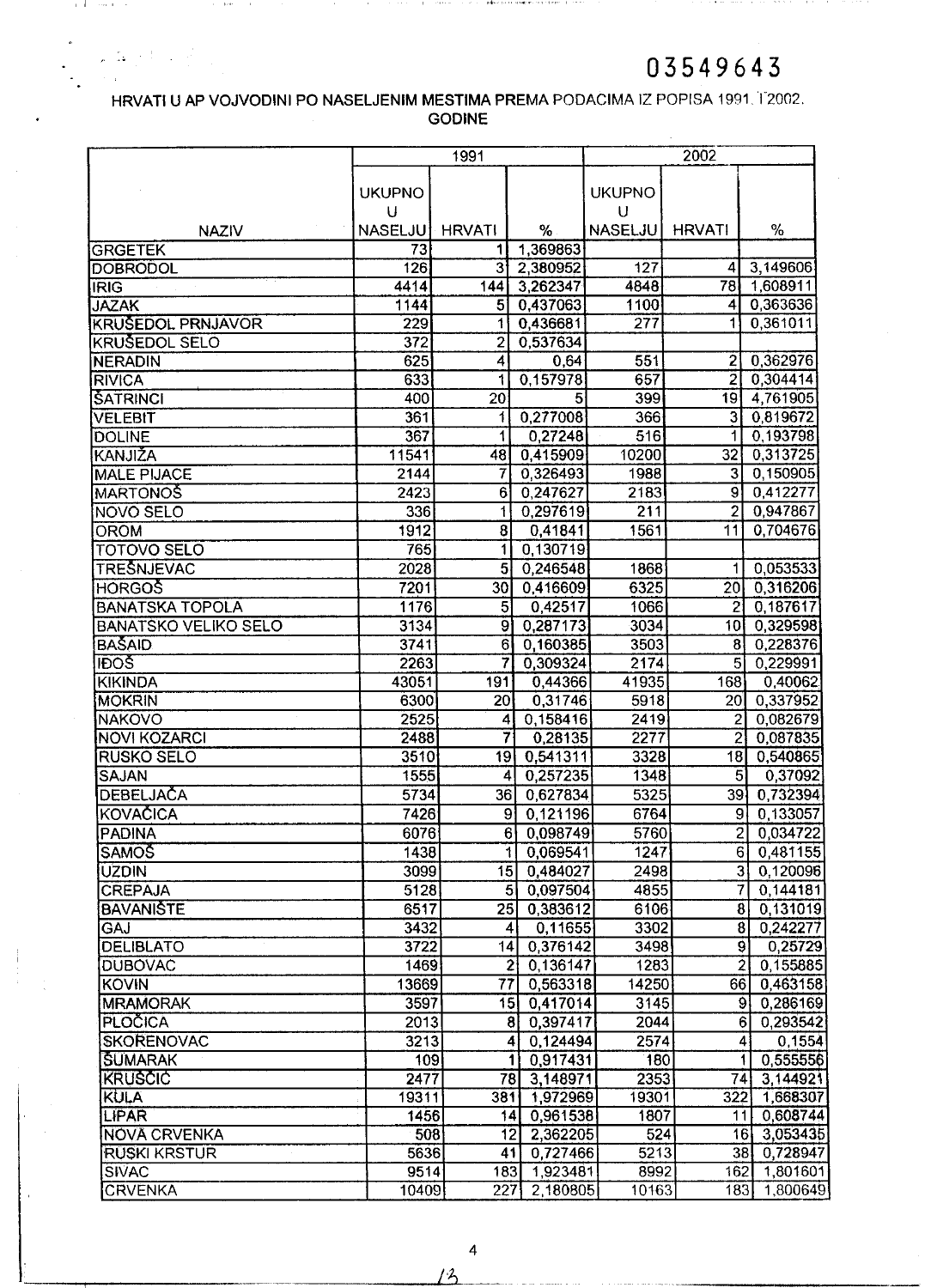### HRVATI U AP VOJVODINI PO NASELJENIM MESTIMA PREMA PODACIMA 12 POPISA 1991.12002. **GODINE**

 $\label{eq:2} \mathcal{O}(\frac{N}{\epsilon} - \frac{1}{\epsilon}) = \frac{1}{\epsilon} \sum_{i=1}^{\epsilon} \frac{1}{\epsilon_i} \sum_{i=1}^{\epsilon} \frac{1}{\epsilon_i} \sum_{i=1}^{\epsilon} \frac{1}{\epsilon_i} \sum_{i=1}^{\epsilon} \frac{1}{\epsilon_i} \sum_{i=1}^{\epsilon} \frac{1}{\epsilon_i} \sum_{i=1}^{\epsilon} \frac{1}{\epsilon_i} \sum_{i=1}^{\epsilon} \frac{1}{\epsilon_i} \sum_{i=1}^{\epsilon} \frac{1}{\epsilon_i} \sum_{i=1}^{\epsilon} \frac{1}{\epsilon_i} \$ 

|                                 |               | 1991            |                            |                | 2002                              |                      |
|---------------------------------|---------------|-----------------|----------------------------|----------------|-----------------------------------|----------------------|
|                                 |               |                 |                            |                |                                   |                      |
|                                 | <b>UKUPNO</b> |                 |                            | <b>UKUPNO</b>  |                                   |                      |
|                                 | U             |                 |                            | υ              |                                   |                      |
| <b>NAZIV</b><br><b>LOVCENAC</b> | NASELJU       | <b>HRVATI</b>   | %                          | <b>NASELJU</b> | <b>HRVATI</b>                     | %                    |
| MALI IÐÖŠ                       | 4049          | 31              | 0,765621                   | 3693           | 27                                | 0,731113             |
| <b>FEKETIC</b>                  | 5803          | 14              | 0,241255                   | 5465           | 25                                | 0,457457             |
| VELIKE LIVADE (ALEKSANDROVO)    | 4542<br>2902  | 29<br>7         | 0,638485                   | 4336           | 33 <sub>1</sub><br>5 <sup>1</sup> | 0,76107              |
| <b>VOJVODA STEPA</b>            | 1827          | 11              | 0,241213                   | 2665           | 11                                | 0,187617             |
| <b>NOVA CRNJA</b>               | 2353          | $\vert$         | 0,60208<br>0,169996        | 1720<br>1861   | 5 <sup>1</sup>                    | 0,639535<br>0.268673 |
| RADOJEVO                        | 1588          | $\overline{13}$ | 0,81864                    | 1385           | 10                                | 0,722022             |
| <b>SRPSKA CRNJA</b>             | 5046          | 91              | 0,178359                   | 4383           | 8                                 | 0,182523             |
| <b>BOČAR</b>                    | 2007          | 7               | 0,348779                   | 1895           | 4                                 | 0,211082             |
| <b>KUMANE</b>                   | 4068          | 11              | 0,270403                   | 3814           | 15                                | 0,393288             |
| NOVI BEČEJ                      | 15404         | 54              | 0,350558                   | 14452          | 52                                | 0,359812             |
| <b>NOVO MILOŠEVO</b>            | 7309          | 30)             | 0,410453                   | 6763           | 18                                | 0,266154             |
| <b>BANATSKO ARANDELOVO</b>      | 1912          | 4               | 0,209205                   | 1718           | 5                                 | 0,291036             |
| <b>DALA</b>                     | 1072          | $\overline{8}$  | 0,746269                   | 1004           | 9                                 | 0,896414             |
| <b>KRSTUR (SRPSKI KRSTUR)</b>   | 1552          | 8 <sup>1</sup>  | 0,515464                   | 1620           | 10                                | 0,617284             |
| MAJDAN                          | 387           | 7               | 1,808786                   | 292            | 3                                 | 1,027397             |
| NOVI KNEŽEVAC                   | 8062          | 55              | 0,682213                   | 7581           | $\overline{37}$                   | 0,488062             |
| <b>FILIC</b>                    | 170           | $\overline{3}$  | 1,764706                   |                |                                   |                      |
| <b>BEGEC</b>                    | 2827          | 57              | 2,016272                   | 3335           | 44                                | 1,31934              |
| <b>BUDISAVA</b>                 | 3685          | 46              | 1,248304                   | 3825           | 35                                | 0,915033             |
| <b>BUKOVAC</b>                  | 3040          | 29              | 0,953947                   | 3585           | 25                                | 0,69735              |
| VETERNIK                        | 10271         | 250             | 2,434038                   | 18626          | 235                               | 1,261677             |
| <b>KAC</b>                      | 9755          | 53              | 0,543311                   | 11166          | 601                               | 0,537346             |
| <b>KISAC</b>                    | 5850          | 25              | 0,42735                    | 5471           | $\overline{27}$                   | 0,493511             |
| <b>KOVILJ</b>                   | 5242          | 80              | 1,526135                   | 5599           | 71                                | 1,268084             |
| <b>LEDINCI</b>                  | 1922          | 45              | 2,341311                   | 1641           | 15                                | 0,914077             |
| <b>NOVI SAD</b>                 | 179626        | 4846            | 2,697828                   | 191405         | 3519                              | 1,83851              |
| PETROVARADIN                    | 11825         | 2236            | 18,90909                   | 13973          | 1364                              | 9,761683             |
| RUMENKA                         | 4361          | 124             | 2,843385                   | 5729           | 111                               | 1,937511             |
| <b>SREMSKA KAMENICA</b>         | 7955          | 752             | 9,453174                   | 11205          | 561                               | 5,006693             |
| <b>STEPANOVICEVO</b>            | 2020          | 4               | 0,19802                    | 2214           | $\overline{7}$                    | 0,31617              |
| <b>FUTOG</b>                    | 16048         | 260             | 1,62014                    | 18582          | 152                               | 0,817996             |
| <b>ČENEJ</b>                    | 1577          | 41              | 2,599873                   | 2115           | 21                                | 0,992908             |
| <b>BARANDA</b>                  | 1690          | 44              | 0,828402                   | 1648           | 10 <sub>l</sub>                   | 0,606796             |
| OPOVO                           | 4777          | 452             | 9,462005                   | 4693           | 271                               | 5,774558             |
| <b>SAKULE</b>                   | 2200          | 9 <sub>l</sub>  | 0,409091                   | 2048           | $\overline{3}$                    | 0,146484             |
| <b>SEFKERIN</b>                 | 2717          | 17              | 0,62569                    | 2627           | $\overline{5}$                    | 0,190331             |
| <b>BAČKI BRESTOVAC</b>          | 3737          | 65              | 1,739363                   | 3469           | 29                                | 0,835976             |
| <b>BAČKI GRAČAC</b>             | 2924          | 22              | 0,752394                   | 2913           | 6 <sup>1</sup>                    | 0,205973             |
| <b>BOGOJEVO</b>                 | 2301          | 29              | 1,260322                   | 2120           | 29                                | 1,367925             |
| <b>DERONJE</b>                  | 2889          | 10              | 0,346141                   | 2847           | 14                                | 0,491746             |
| <b>KARAVUKOVO</b>               | 5607          | 20              | 0,356697                   | 4991           | 14                                | 0,280505             |
| <b>LALIC</b>                    | 1699          | 7               | 0,412007                   | 1646           | 4                                 | 0,243013             |
| ODŽACI                          | 10567         | 210             | 1,987319                   | 9940           | 137                               | 1,37827              |
| <b>RATKOVO</b>                  | 4114          | 33              | 0,802139                   | 4118           | 27                                | 0,655658             |
| <b>SRPSKI MILETIC</b>           | 3663          | 35              | 0,955501                   | 3538           | $\overline{22}$                   | 0,62182              |
| <b>BANATSKI BRESTOVAC</b>       | 3715          | 17              | 0,457604                   | 3517           | 61                                | 0,1706               |
| <b>BANATSKO NOVO SELO</b>       | 7987          |                 | 25 0,313009                | 7345           |                                   | 15 0,204221          |
| <b>GLOGONJ</b>                  | 3475          | $\overline{17}$ | 0,489209                   | 3178           |                                   | 0,188798<br>61.      |
| <b>DOLOVO</b>                   | 6790          | 24              | 0,353461                   | 6835           | 26                                | 0,380395             |
| <b>IVANOVO</b>                  | 1439          |                 | 0,555942<br>8 <sup>1</sup> | 1131           | 9'                                | 0,795756             |

 $\overline{u}$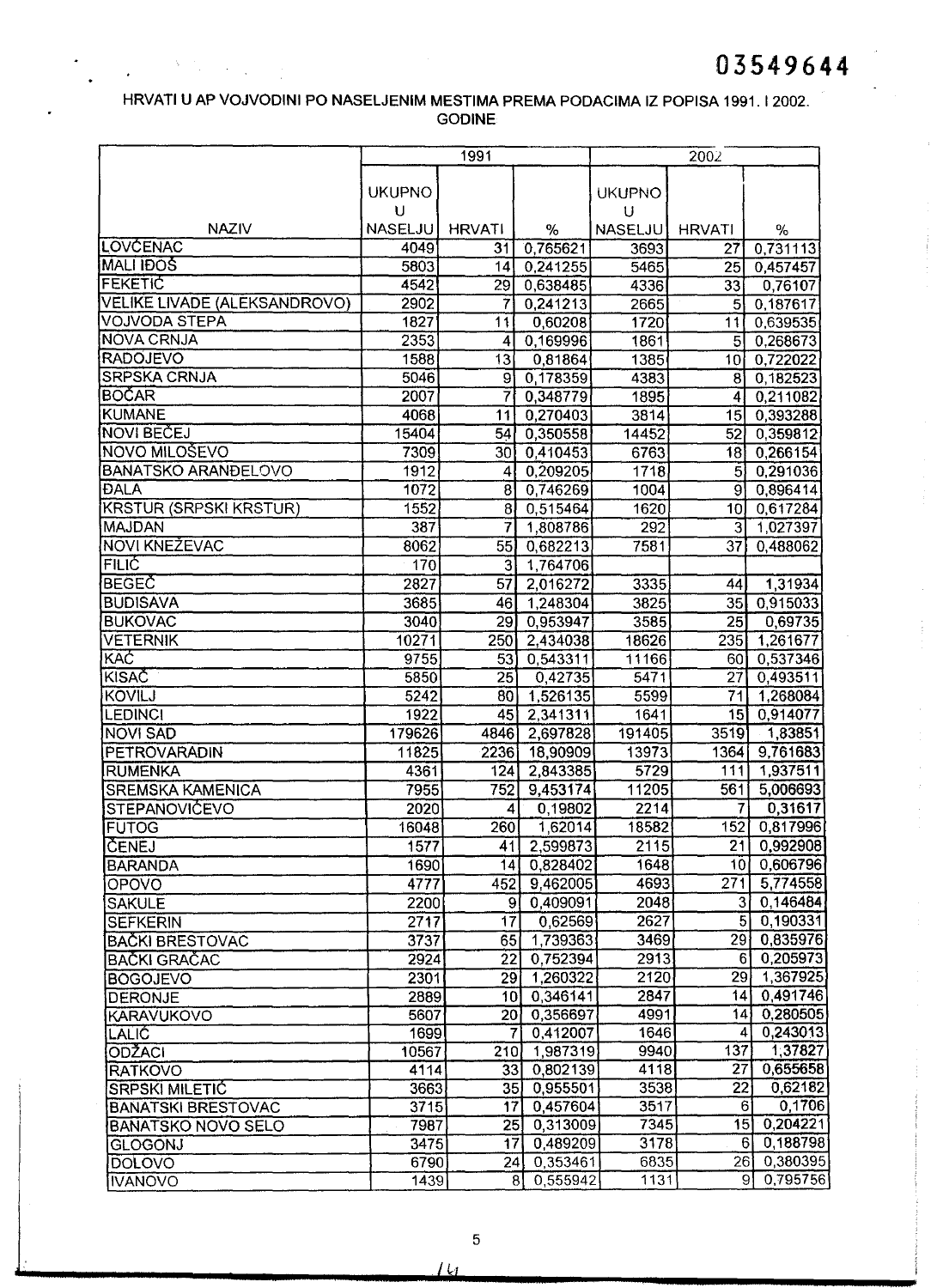المستحصر ويترابطها

 $\alpha_{\rm{max}}$  and

### HRVATI U AP VOJVODINI PO NASELJENIM MESTIMA PREMA PODAGIMA IZ POPISA 1991.12002. GODINE

 $\label{eq:3} \begin{split} &\left(\mathbf{F}^{\frac{1}{2}}_{\mathbf{F}}\mathbf{e}^{i\mathbf{r}_{1}}\mathbf{e}^{i\mathbf{r}_{2}}\mathbf{e}^{i\mathbf{r}_{2}}\mathbf{e}^{i\mathbf{r}_{2}}\mathbf{e}^{i\mathbf{r}_{3}}\mathbf{e}^{i\mathbf{r}_{3}}\right) \\ &\left(\mathbf{F}^{\frac{1}{2}}_{\mathbf{F}}\mathbf{e}^{i\mathbf{r}_{2}}\mathbf{e}^{i\mathbf{r}_{2}}\mathbf{e}^{i\mathbf{r}_{3}}\mathbf{e}^{i\mathbf{$ 

 $\alpha$  -section

, I

 $\alpha \approx 0.2$ 

 $\mathcal{F}$  , and  $\mathcal{F}$  , and

 $\mathcal{O}(\mathcal{O}(n^2))$  , where  $\mathcal{O}(\mathcal{O}(n^2))$  , and

|                         |                    | 1991            |                            | 2002           |                  |                            |  |
|-------------------------|--------------------|-----------------|----------------------------|----------------|------------------|----------------------------|--|
|                         |                    |                 |                            | <b>UKUPNO</b>  |                  |                            |  |
|                         | <b>UKUPNO</b><br>U |                 |                            | U              |                  |                            |  |
| <b>NAZIV</b>            | <b>NASELJU</b>     | <b>HRVATI</b>   | %                          | <b>NASELJU</b> | <b>HRVATI</b>    | %                          |  |
| <b>JABUKA</b>           | 6598               | 16              | 0,242498                   | 6312           | 14               | 0,2218                     |  |
| <b>KAČAREVO</b>         | 8103               | $\overline{37}$ | 0,456621                   | 7624           | 13               | 0,170514                   |  |
| OMOLJICA                | 6782               | 33              | 0,486582                   | 6518           | 18               | 0,276158                   |  |
| <b>PANCEVO</b>          | 72793              | 985             | 1,353152                   | 77087          | $\overline{712}$ | 0,923632                   |  |
| <b>STARCEVO</b>         | 7579               | 530             | 6,993007                   | 7615           | 349              | 4,58306                    |  |
| <b>AŠANJA</b>           | 1468               | 6               | 0,408719                   | 1488           | 5                | 0,336022                   |  |
| <b>BRESTAC</b>          | 1031               | $\overline{3}$  | 0,29098                    | 1066           | 11               | 1,031895                   |  |
| <b>DONJI TOVARNIK</b>   | 1076               | 19              | 1,765799                   | 1016           | 3                | 0,295276                   |  |
| DEC                     | 1346               | $\overline{11}$ | 0,817236                   | 1590           | $\overline{6}$   | 0,377358                   |  |
| KARLOVČIĆ               | 1224               | 1               | 0,081699                   | 1243           | 2                | 0,160901                   |  |
| <b>KUPINOVO</b>         | 2009               | 11              | 0,547536                   | 2047           | 4                | 0,195408                   |  |
| <b>OGAR</b>             | 1111               | 7               | 0,630063                   | 1143           | 4                | 0,349956                   |  |
| <b>PECINCI</b>          | 2422               | 37              | 1,527663                   | 2659           | 17               | 0,639338                   |  |
| <b>POPINGI</b>          | 1219               | 7               | 0,574241                   | 1360           | 6                | 0,441176                   |  |
| PRHOVO                  | $\overline{771}$   | $5^{\circ}$     | 0,648508                   | 813            | 5                | 0,615006                   |  |
| <b>SUBOTIŠTE</b>        | 968                | $7^{\circ}$     | 0,72314                    | 942            | 6 <sup>1</sup>   | 0,636943                   |  |
| <b>ŠIMANOVCI</b>        | 2586               | 34              | 1,314772                   | 3358           | 16               | 0,476474                   |  |
| <b>BANATSKI SOKOLAC</b> | 369                | 1               | 0,271003                   |                |                  |                            |  |
| <b>BARICE</b>           | 887                | 1               | 0,11274                    |                |                  |                            |  |
| <b>VELIKA GREDA</b>     | 1508               | $6 \,$          | 0,397878                   | 1374           | 7                | 0,509461                   |  |
| <b>VELIKI GAJ</b>       | 898                | $\overline{2}$  | 0,222717                   |                |                  |                            |  |
| <b>JERMENOVCI</b>       | 1158               | 10              | 0,863558                   | 1033           | 5                | 0,484027                   |  |
| <b>KUPINIK</b>          | 408                | $\overline{2}$  | 0,490196                   | 349            | 1                | 0,286533                   |  |
| <b>MARGITA</b>          | 1313               | 4               | 0,304646                   | 1047           | $\overline{2}$   | 0,191022                   |  |
| <b>MARKOVICEVO</b>      | 239                | $6^{\circ}$     | 2,51046                    | 216            | $\overline{8}$   | 3,703704                   |  |
| <b>PLANDISTE</b>        | 4380               | 24              | 0,547945                   | 4270           | $\overline{21}$  | 0,491803                   |  |
| <b>STARILEC</b>         | 1031               | 43              | 4,170708                   | 1094           | 20               | 1,828154                   |  |
| <b>HAJDUČICA</b>        | 1456               | 4               | 0,274725                   | 1375           | 4                | 0,290909                   |  |
| <b>BUĐANOVCI</b>        | 1848               | $\overline{6}$  | 0,324675                   | 1757           | 7.               | 0,398406                   |  |
| VITOJEVCI               | 901                |                 | 1<br>0,110988              |                |                  |                            |  |
| VOGANJ                  | 1628               |                 | 38 2,334152                | 1614           | 25               | 1,548947                   |  |
| <b>GRABOVCI</b>         | 1488               |                 | 0,537634<br>81             | 1480           | 31               | 0,202703                   |  |
| <b>DOBRINCI</b>         | 1701               |                 | 0,235156<br>$\overline{4}$ | 1716           | 1                | 0,058275                   |  |
| <b>DONJI PETROVCI</b>   | 843                |                 | 3 <sup>1</sup><br>0,355872 | 991            | 81               | 0,807265                   |  |
| ŽARKOVAC                | 915                | 41              | 4,480874                   | 1102           | 22               | 1,99637                    |  |
| <b>KLENAK</b>           | 3378               |                 | 33 0,976909                | 3246           | 18               | 0,554529                   |  |
| <b>KRALJEVCI</b>        | 1216               | 11              | 0,904605                   | 1232           | 17               | 1,37987                    |  |
| <b>MALI RADINCI</b>     | 558                | 44              | 2,508961                   | 598            | 6                | 1,003344                   |  |
| NIKINCI                 | 2266               | 427             | 18,84378                   | 2216           | 210              | 9,476534                   |  |
| <b>PAVLOVCI</b>         | 404                |                 | 0,247525                   | 460            |                  | 3 0,652174                 |  |
| <b>PLATIČEVO</b>        | 2809               | 549             | 19,54432                   | 2760           | 361              | 13,07971                   |  |
| <b>PUTINCI</b>          | 2890               | 27              | 0,934256                   | 3244           |                  | 20 0,616523                |  |
| <b>RUMA</b>             | 28582              | 1558            | 5,450983                   | 32229          | 1027             | 3,186571                   |  |
| <b>STEJANOVCI</b>       | 976                |                 | 0,922131<br>9ì             | 1020           |                  | 0,294118<br>31             |  |
| <b>HRTKOVCI</b>         | 2684               | 1080            | 40,23845                   | 3428           |                  | 256 7,467911               |  |
| <b>BOGARAS</b>          | 822                |                 | 0,486618<br>41             | 724            |                  | 6 0,828729                 |  |
| <b>GORNJI BREG</b>      | 2167               |                 | 0,046147<br>11             | 1889           |                  | $\mathbf{1}$<br>0,052938   |  |
| <b>KEVI</b>             | 1055               |                 | 2 <sub>1</sub><br>0,189573 | 887            |                  | $\mathbf{z}$<br>0,225479   |  |
| <b>SENTA</b>            | 22827              | 103             | 0,45122                    | 20302          |                  | 78<br>0,384199             |  |
| <b>TORNJOS</b>          | 1908               |                 | 0,366876<br>71             | 1766           |                  | 0,339751<br>6 <sup>1</sup> |  |
| <b>BANATSKA DUBICA</b>  | 507                |                 | $\overline{3}$<br>0,591716 | 428            |                  | 2<br>0,46729               |  |

6 $15<$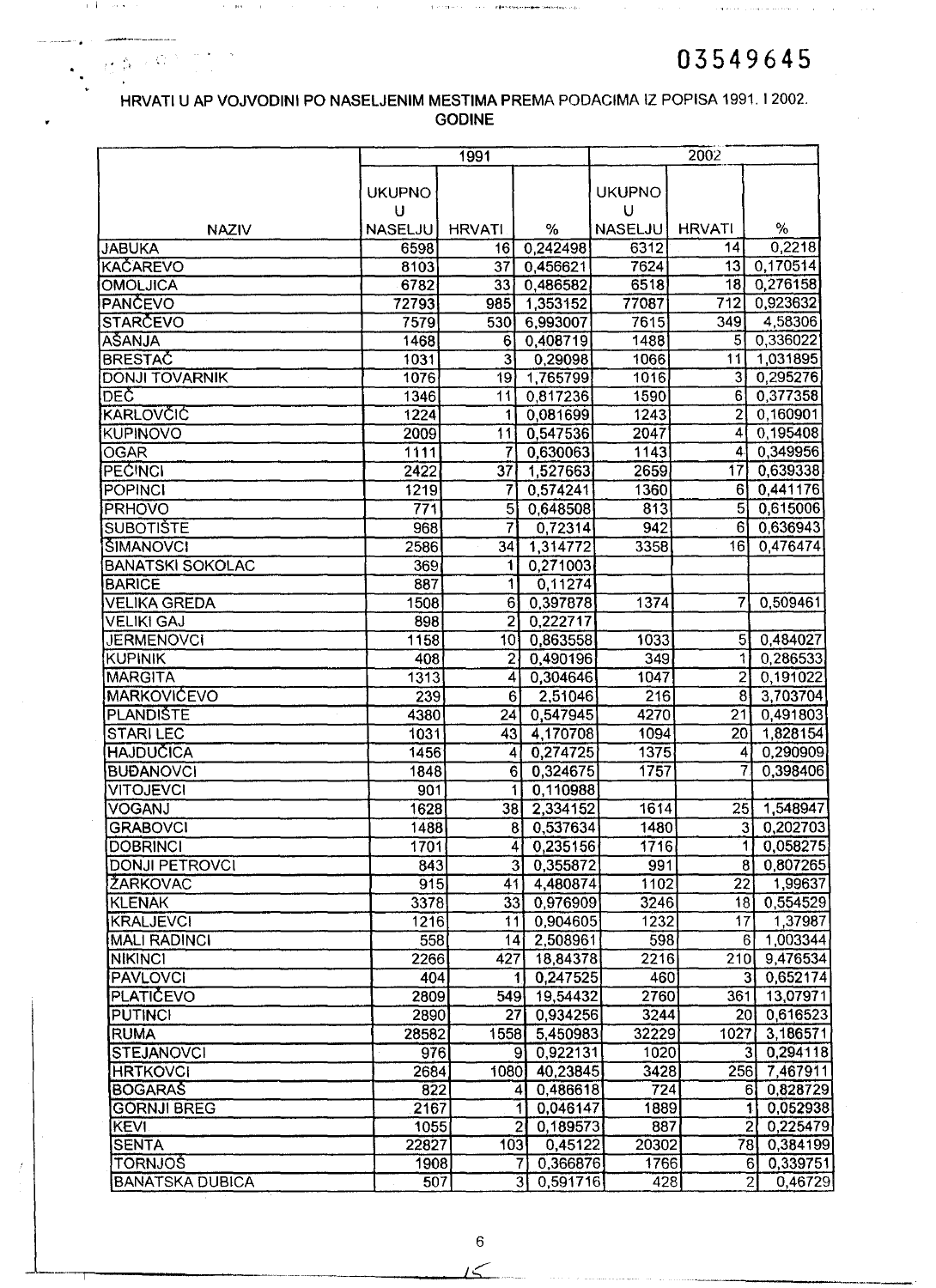### HRVATI U AP VOJVODINI PO NASELJENIM MESTIMA PREMA PODACIMA IZ POPISA 1991\_ 12002 GODINE

|                                  |                  | 1991              |                      |               | 2002            |                      |
|----------------------------------|------------------|-------------------|----------------------|---------------|-----------------|----------------------|
|                                  |                  |                   |                      |               |                 |                      |
|                                  | <b>UKUPNO</b>    |                   |                      | <b>UKUPNO</b> |                 |                      |
|                                  | U                |                   |                      | U             |                 |                      |
| <b>NAZIV</b>                     | <b>NASELJU</b>   | <b>HRVATI</b>     | $\%$                 | NASELJU       | <b>HRVATI</b>   | %                    |
| <b>BOKA</b>                      | 1992             | 103               | 5,170683             | 1734          | 83              | 4,786621             |
| <b>BUSENJE</b>                   | 119              | 2                 | 1,680672             |               |                 |                      |
| <b>JARKOVAC</b>                  | 2155             | $\overline{2}$    | 0,092807             | 1817          | $\overline{3}$  | 0,165107             |
| <b>JASA TOMIC</b>                | 3544             | 14                | 0,395034             | 2982          | 10              | 0,335345             |
| <b>KONAK</b>                     | 1150             | 14                | 1,217391             | 996           | 18              | 1,807229             |
| <b>KRAJIŠNIK</b>                 | 2428             | 3                 | 0,123558             | 2241          | 3               | 0,133869             |
| <b>NEUZINA</b>                   | 1502             | 18                | 1,198402             | 1371          | 13              | 0,948213             |
| SEČANJ                           | 2688             | 5                 | 0,186012             | 2647          | 10              | 0,377786             |
| <b>SUTJESKA</b>                  | 1976             | 10                | 0,506073             | 1737          | 5               | 0,287853             |
| <b>SURJAN</b>                    | $\overline{377}$ | 3                 | 0,795756             | 330           | 1               | 0,30303              |
| <b>ALEKSA ŠANTIČ</b>             | 2267             | 139               | 6,131451             | 2172          | 129             | 5,939227             |
| <b>BACKI BREG</b>                | 1585             | 741               | 46,75079             | 1388          | 738             | 53,17003             |
| <b>BACKI MONOSTOR</b>            | 4205             | 1563              | 37,17004             | 3920          | 2043            | 52,11735             |
| <b>BEZDAN</b>                    | 5472             | 454               | 8,296784             | 5263          | 424             | 8,056242             |
| <b>GAKOVO</b>                    | 2073             | 130               | 6,271105             | 2201          | 101             | 4,588823             |
| <b>DOROSLOVO</b>                 | 1864             | 86                | 4,613734             | 1830          | 84              | 4,590164             |
| <b>KLJAJIĆEVO</b>                | 5737             | 59                | 1,028412             | 6012          | 52              | 0,864937             |
| <b>KOLUT</b>                     | 1710             | 137               | 8,011696             | 1710          | 128             | 7,48538              |
| <b>RASTINA</b>                   | 605              | 14                | 2,31405              | 566           | 7               | 1,236749             |
| <b>RIDICA</b>                    | 2806             | 66                | 2,352103             | 2590          | 63              | 2,432432             |
| <b>SVETOZAR MILETIC</b>          | 3292             | 596               | 18,1045              | 3169          | 581             | 18,33386             |
| <b>SOMBOR</b>                    | 48993            | 4073              | 8,313433             | 51471         | 3197            | 6,211265             |
| STANIŠIĆ                         | 5131             | 454               | 8,848178             | 4808          | 367             | 7,633111             |
| <b>STAPAR</b>                    | 3795             | 50                | 1,317523             | 3720          | 50              | 1,344086             |
| <b>TELEČKA</b>                   | 2138             | 8                 | 0,374181             | 2084          | 13              | 0,6238               |
| CONOPLJA                         | 4432             | 123               | 2,775271             | 4359          | 129             | 2,959394             |
| <b>NADALJ</b>                    | 1952             | $6 \mid$          | 0,307377             | 2202          | 8               | 0,363306             |
| <b>SRBOBRAN</b>                  | 12798            | 119               | 0,929833             | 13091         | 134             | 1,023604             |
| TURIJA                           | 2615             | 10 <sub>1</sub>   | 0,382409             | 2562          | 5               | 0,19516              |
| <b>BESENOVO</b>                  | 913              | 3                 | 0,328587             | 965           | $\mathbf{2}$    | 0,207254             |
| <b>BOSUT</b>                     | 1149             | $\lvert 8 \rvert$ | 0,696258             | 1139          | 4               | 0,351185             |
| VELIKI RADINCI                   | 1570             | 25                | 1,592357             | 1617          |                 | 12 0,742115          |
| GRGUREVCI                        | 1319             | 16                | 1,21304              | 1312          | 14              | 1,067073             |
| <b>DIVOŠ</b>                     | 1527             | 4                 | 0,261952             | 1585          | 11              | 0,694006             |
| ZASAVICA 1                       | 864              | $\mathbf{1}$      | 0,115741             | 836           | $\overline{2}$  | 0,239234             |
| ZASAVICA 2                       | $\overline{750}$ | 1                 | 0,133333             |               |                 |                      |
| <b>JARAK</b>                     | 2256             | 25                | 1,108156             | 2235          | 17 <sup>1</sup> | 0,760626             |
| <b>KUZMIN</b>                    | 3491             | $\overline{21}$   | 0,601547             | 3391<br>10893 | 19<br>181       | 0,560307<br>1,661618 |
| <b>LACARAK</b><br><b>LEZIMIR</b> | 10235<br>913     | 223<br>2          | 2,178798<br>0,219058 | 947           | $\overline{2}$  | 0,211193             |
| <b>MANDELOS</b>                  | 1478             |                   | 0,744249             | 1533          | 3               | 0,195695             |
| <b>MARTINCI</b>                  | 3663             | 11<br>47          | 1,283101             | 3639          | 25              | 0,687002             |
| MAČVANSKA MITROVICA              | 3788             | 23                | 0,607181             | 3896          | 21 <sub>1</sub> | 0,539014             |
| NOCAJ                            | 2237             | 2                 | 0,089405             | 2120          | 1.              | 0,04717              |
| <b>RAVNJE</b>                    | 1587             | 1                 | 0,063012             | 1463          | 9               | 0,615174             |
| <b>SALAS NOCAJSKI</b>            | 1894             |                   | $10$ 0,527983        | 1879          | $3^{\circ}$     | 0,159659             |
| <b>SREMSKA MITROVICA</b>         | 38834            |                   | 3162 8,142349        | 39084         | 2130            | 5,4498               |
| <b>SREMSKA RAČA</b>              | 777              |                   | 6 0,772201           | 773           | 5 <sub>l</sub>  | 0,646831             |
| <b>STARA BINGULA</b>             | 205              |                   | 66 32,19512          | 190           |                 | 55 28,94737          |
| CALMA                            | 1776             |                   | 20 1,126126          | 1675          | 14              | 0,835821             |
| <b>ŠAŠINCI</b>                   | 1928             | 10 <sub>l</sub>   | 0,518672             | 1830          |                 | $6\sqrt{0,327869}$   |
|                                  |                  |                   |                      |               |                 |                      |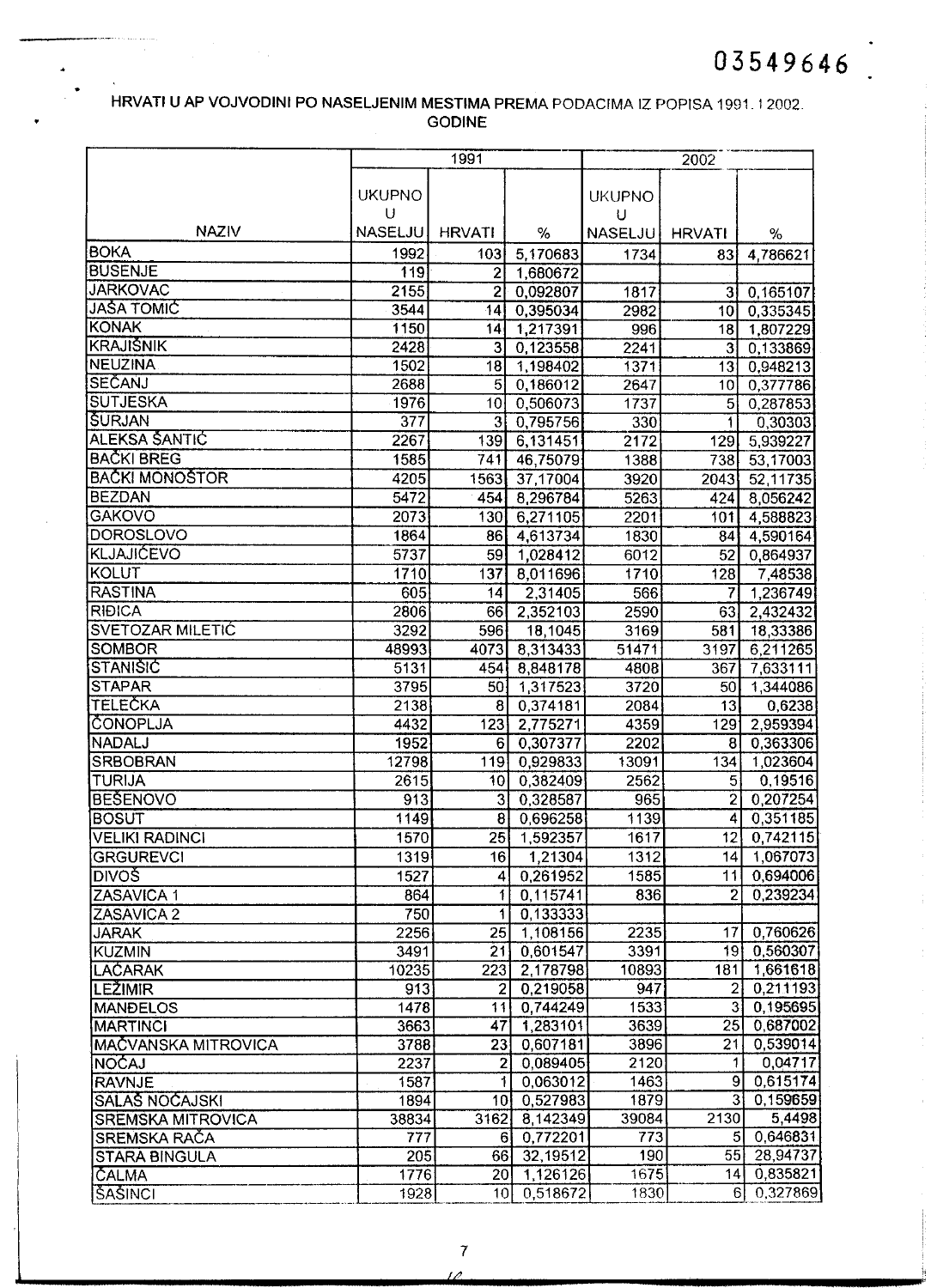the contract of the contract of the property of the contract of the contract of the contract of the contract of the contract of the contract of the contract of the contract of the contract of the contract of the contract o

 $\hat{\mathbf{r}}$  ,  $\hat{\mathbf{r}}$  ,  $\hat{\mathbf{r}}$  , and  $\hat{\mathbf{r}}$  , and  $\hat{\mathbf{r}}$ 

 $\mathcal{A}$  , and  $\mathcal{A}$ 

 $\mathfrak{C}$ 

### HRVATI U AP VOJVODINI PO NASELJENIM MESTIMA PREMA PODACIMA IZ POPISA 1991.12002. GODINE

**Four-**concess ( )

n in the

and the contract of the contract of the state of the state of an interest of the state of the state of the state of the state of the state of the state of the state of the state of the state of the state of the state of th

|                              |                     | 1991                    |                                             |                     | 2002             |                        |
|------------------------------|---------------------|-------------------------|---------------------------------------------|---------------------|------------------|------------------------|
|                              |                     |                         |                                             |                     |                  |                        |
|                              | <b>UKUPNO</b>       |                         |                                             | <b>UKUPNO</b>       |                  |                        |
| <b>NAZIV</b>                 | U<br><b>NASELJU</b> | <b>HRVATI</b>           | %                                           | U<br><b>NASELJU</b> | <b>HRVATI</b>    | %                      |
| <b>SISATOVAC</b>             | 217                 | $\overline{3}$          | 1,382488                                    | 218                 | 4                | 1,834862               |
| SULJAN                       | 741                 | $\overline{\mathbf{3}}$ | 0,404858                                    | 744                 | 4                | 0,537634               |
| <b>SREMSKI KARLOVCI</b>      | 7534                | 1364                    | 18,10459                                    | 8839                | 753              | 8,519063               |
| <b>BELEGIS</b>               | 2605                | $\overline{21}$         | 0,806142                                    | 3116                | 10 <sup>1</sup>  | 0,320924               |
| <b>VOJKA</b>                 | 4642                | 32                      | 0,689358                                    | 5012                | 13               | 0,259377               |
| <b>GOLUBINCI</b>             | 4497                | 1780                    | 39,58194                                    | 5129                | 799              | 15,57809               |
| <b>KRNJEŠEVCI</b>            | 781                 | $\overline{c}$          | 0,256082                                    | 1025                | 4                | 0,390244               |
| NOVA PAZOVA                  | 16016               | 166                     | 1,036464                                    | 18214               | 94               | 0,516087               |
| <b>NOVI BANOVCI</b>          | 6354                | 550                     | 8,655965                                    | 9358                | 331'             | 3,537081               |
| <b>STARA PAZOVA</b>          | 17110               | 510                     | 2,980713                                    | 18645               | 330              | 1,769912               |
| <b>STARI BANOVCI</b>         | 4033                | 29                      | 0,719068                                    | 5488                | 27               | 0,491983               |
| <b>SURDUK</b>                | 1253                | 4                       | 0,319234                                    | 1589                | 7                | 0,440529               |
| <b>BAJMOK</b>                | 8620                | 779                     | 9,037123                                    | 8586                | 700              | 8,152807               |
| <b>BAČKI VINOGRADI</b>       | 2242                | 21                      | 0,936664                                    | 2039                | 14               | 0,686611               |
| <b>BAČKO DUŠANOVO</b>        | 785                 | 4                       | 0,509554                                    | 741                 | $\overline{2}$   | 0,269906               |
| <b>BIKOVO</b>                | 1942                | 569                     | 29,29969                                    | 1824                | 563              | 30,86623               |
| VIŠNJEVAC                    | 634                 | 12                      | 1,892744                                    | 639                 | 7                | 1,095462               |
| <b>GORNJI TAVANKUT</b>       | 1526                | 359                     | 23,52556                                    | 1381                | 546              | 39,53657               |
| <b>DONJI TAVANKUT</b>        | 2710                | 877                     | 32,36162                                    | 2631                | 1234             | 46,90232               |
| <b>DURDIN</b>                | 1911                | 663                     | 34,69388                                    | 1746                | 677              | 38,77434               |
| <b>KELEBIJA</b>              | 1975                | 132                     | 6,683544                                    | 2168                | 138              | 6,365314               |
| <b>LJUTOVO</b>               | 1182                | 186                     | 15,73604                                    | 1181                | 308              | 26,07959               |
| <b>MALA BOSNA</b>            | 1488                | 615                     | 41,33065                                    | 1245                | 621              | 49,87952               |
| <b>MIŠIĆEVO</b>              | 509                 | 65                      | 12,77014                                    | 446                 | 35               | 7,847534               |
| <b>NOVI ŽEDNIK</b>           | 2932                | 291                     | 9,924966                                    | 2848                | 206              | 7,233146               |
| <b>PALIC</b>                 | 7375                | 359                     | 4,867797                                    | 7745                | 399              | 5,151711               |
| <b>STARI ŽEDNIK</b>          | 2323                | 642                     | 27,63668                                    | 2230                | 727              | 32,6009                |
| <b>SUBOTICA</b>              | 100386              | 10683                   | 10,64192                                    | 99981               | 10424            | 10,42598               |
| <b>HAJDUKOVO</b>             | 2627                | 42                      | 1,598782                                    | 2482                | 40               | 1,611604               |
| <b>ČANTAVIR</b>              | 7940                | 42                      | 0,528967                                    | 7178                | 22               | 0,306492               |
| <b>SUPLJAK</b>               | 1427                | 28                      | 1,962158                                    | 1310                | $\overline{25}$  | 1,908397               |
| BAČKI JARAK                  | 5426                |                         | 26 0,479174                                 | 6049                | 30               | 0,49595                |
| <b>SIRIG</b>                 | 2542                | 27                      | 1,062156                                    | 3010                | 29               | 0,963455               |
| <b>TEMERIN</b>               | 16971               | 101                     | 0,595133                                    | 19216               | 137              | 0,712948               |
| <b>VILOVO</b>                | 1077                | 1<br>7                  | 0,092851                                    | 1103                | 3                | 0,271985               |
| <b>GARDINOVCI</b>            | 1452                |                         | 0,482094                                    | 1485                | $\boldsymbol{4}$ | 0,26936                |
| <b>LOK</b><br><b>MOŠORIN</b> | 1302                | 4                       | 1,075269                                    | 1255                | 12               | 0,956175               |
|                              | 2552<br>6007        | $\overline{7}$          | 0,274295                                    | 2763                |                  | 5 0,180963             |
| TITEL<br><b>SAJKAS</b>       |                     | 153                     | 2,547028                                    | 5894                | 115              | 1,951137               |
| <b>VRBICA</b>                | 3828<br>548         | 17                      | 0,444096                                    | 4550<br>404         | $\overline{21}$  | 0,461538<br>4 0,990099 |
| <b>JAZOVO</b>                | 1118                |                         | $\overline{2}$<br>0,364964<br>0,089445<br>1 | 978                 |                  | 3 0,306748             |
| <b>OSTOJIČEVO</b>            | 3040                |                         | 15 <br>0,493421                             | 2844                |                  | 22 0,773558            |
| PADEJ                        | 3190                |                         | 0,125392<br>$\vert$                         | 2882                |                  | 4 0,138793             |
| <b>SANAD</b>                 | 1384                |                         | 0,722543<br>10 <sup>1</sup>                 | 1314                |                  | 9 0,684932             |
| <b>CRNA BARA</b>             | 595                 |                         | 7<br>1,176471                               | 568                 |                  | 9 1,584507             |
| <b>ČOKA</b>                  | 5244                |                         | 43 <br>0,819985                             | 4707                | 35               | 0,743573               |
| <b>ADAŠEVCI</b>              | 2080                | 38                      | 1,826923                                    | 2166                | 19               | 0,877193               |
| <b>BATROVCI</b>              | 399                 | 153                     | 38,34586                                    | 320                 | 91               | 28,4375                |
| <b>BACINCI</b>               | 1298                | 25                      | 1,92604                                     | 1374                | 22               | 1,601164               |
| <b>BERKASOVO</b>             | 1103                | 92                      | 8,340888                                    | 1228                | 47               | 3,827362               |

8  $12$